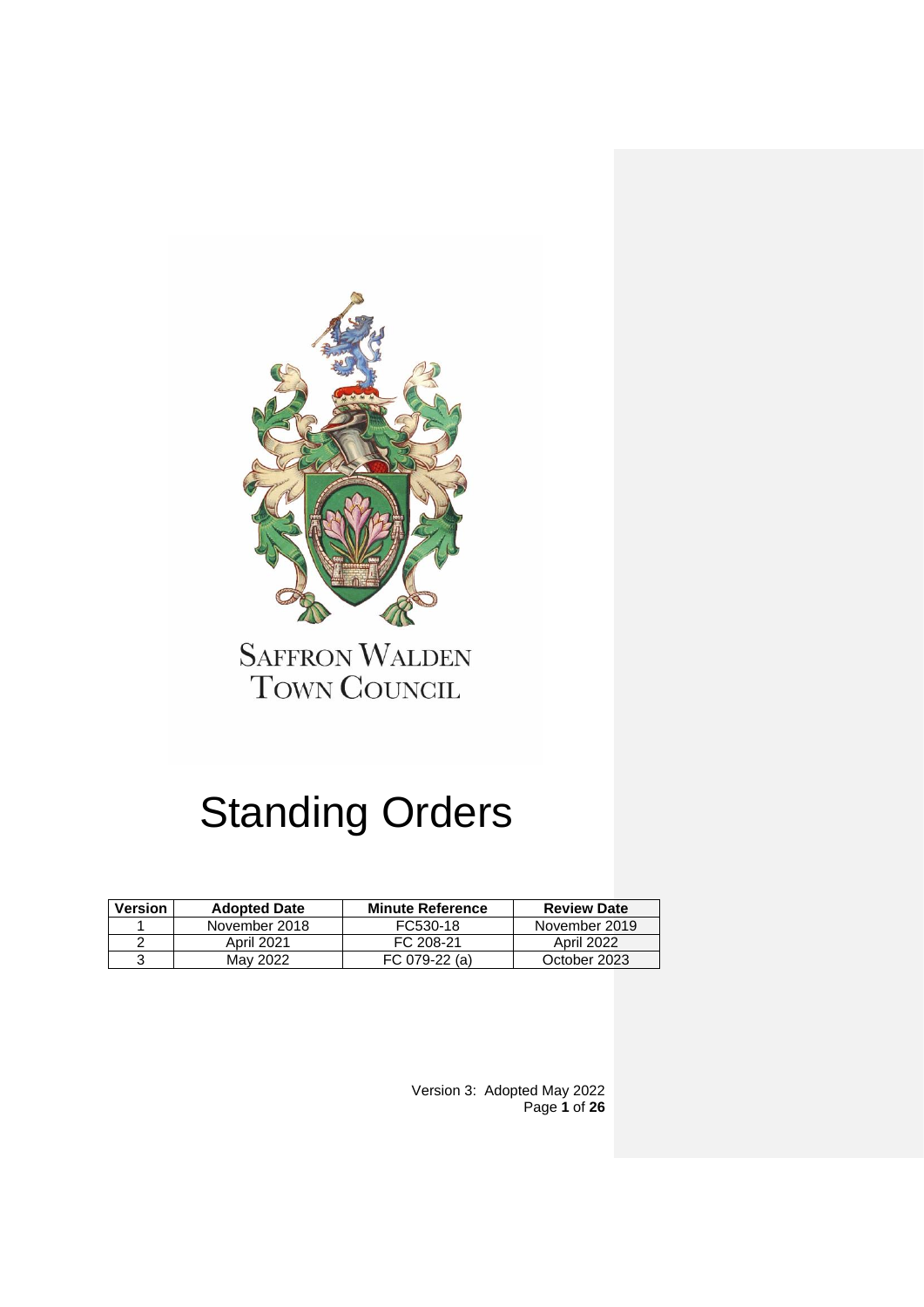| 1. |                                                           |  |
|----|-----------------------------------------------------------|--|
| 2. |                                                           |  |
| 3. |                                                           |  |
| 4. |                                                           |  |
| 5. |                                                           |  |
| 6. | <b>EXTRAORDINARY MEETINGS OF THE COUNCIL,</b>             |  |
| 7. |                                                           |  |
| 8. |                                                           |  |
| 9. | MOTIONS FOR A MEETING THAT REQUIRE WRITTEN NOTICE         |  |
|    | 10. MOTIONS AT A MEETING THAT DO NOT REQUIRE WRITTEN      |  |
|    |                                                           |  |
|    |                                                           |  |
|    |                                                           |  |
|    |                                                           |  |
|    |                                                           |  |
|    |                                                           |  |
|    |                                                           |  |
|    |                                                           |  |
|    |                                                           |  |
|    | 20. RESPONSIBILITIES TO PROVIDE INFORMATION 24            |  |
|    | 21. RESPONSIBILITIES UNDER DATA PROTECTION LEGISLATION 24 |  |
|    |                                                           |  |
|    |                                                           |  |
|    | 24. COMMUNICATING WITH DISTRICT AND COUNTY OR UNITARY     |  |
|    |                                                           |  |
|    |                                                           |  |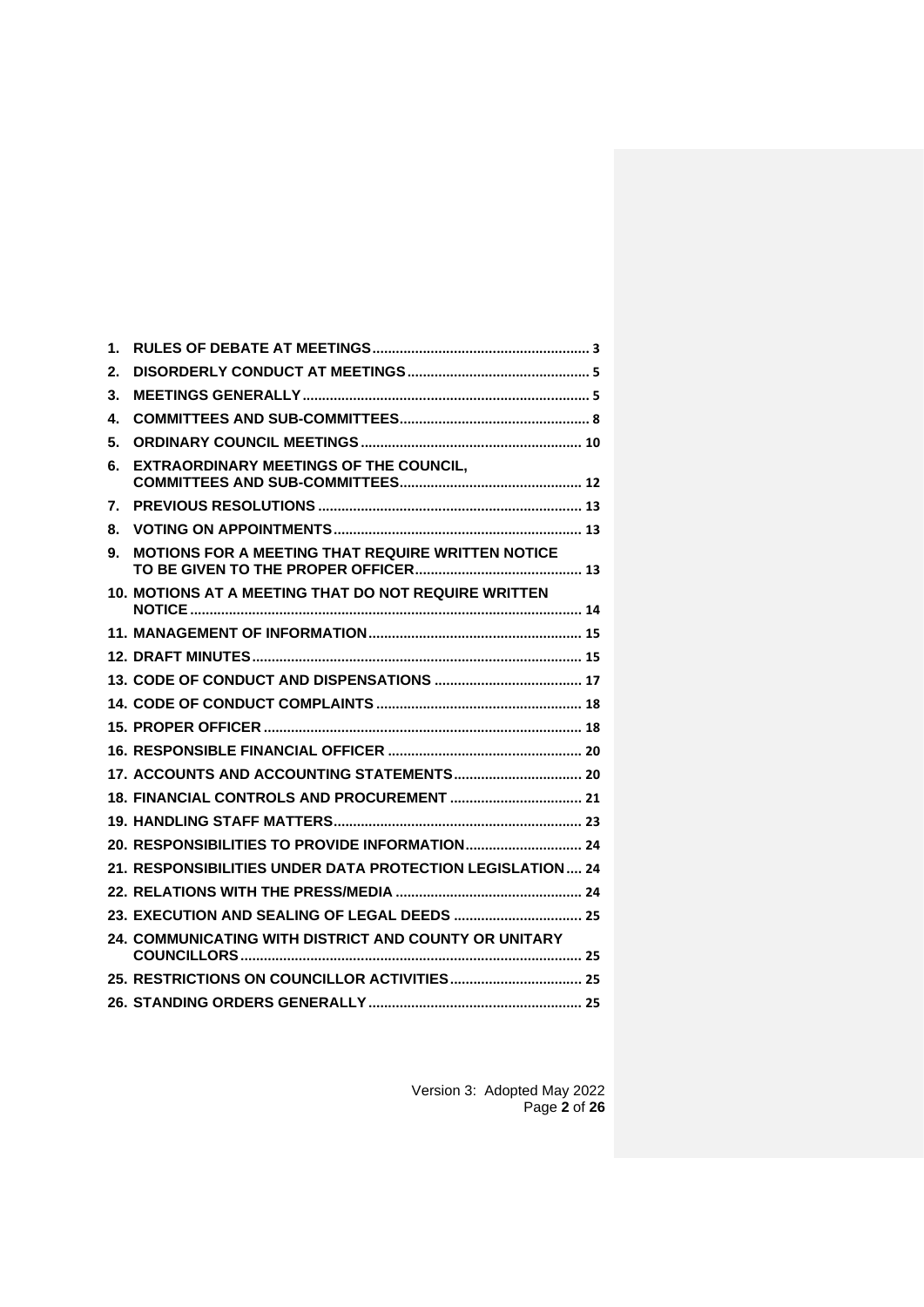## <span id="page-2-0"></span>**1. RULES OF DEBATE AT MEETINGS**

- a Motions on the agenda shall be considered in the order that they appear unless the order is changed at the discretion of the chairman of the meeting.
- b A motion (including an amendment) shall not be progressed unless it has been moved and seconded.
- c A motion on the agenda that is not moved by its proposer may be treated by the chairman of the meeting as withdrawn.
- d If a motion (including an amendment) has been seconded, it may be withdrawn by the proposer only with the consent of the seconder and the meeting.
- e An amendment is a proposal to remove or add words to a motion. It shall not negate the motion.
- f If an amendment to the original motion is carried, the original motion (as amended) becomes the substantive motion upon which further amendment(s) may be moved.
- g An amendment shall not be considered unless verbal notice of it is given at the meeting and, if requested by the chairman of the meeting, is expressed in writing to the chairman.
- h A councillor may move an amendment to his own motion if agreed by the meeting. If a motion has already been seconded, the amendment shall be with the consent of the seconder and the meeting.
- i If there is more than one amendment to an original or substantive motion, the amendments shall be moved in the order directed by the chairman of the meeting.
- j Subject to standing order 1(k), only one amendment shall be moved and debated at a time, the order of which shall be directed by the chairman of the meeting.
- k One or more amendments may be discussed together if the chairman of the meeting considers this expedient but each amendment shall be voted upon separately.
- l A councillor may not move more than one amendment to an original or substantive motion.
- m The mover of an amendment has a right of reply at the end of debate on it.
- n Where a series of amendments to an original motion are carried, the mover of the original motion shall have a right of reply either at the end of debate on the first amendment or at the very end of debate on the final substantive motion immediately before it is put to the vote.

Version 3: Adopted May 2022 Page **3** of **26**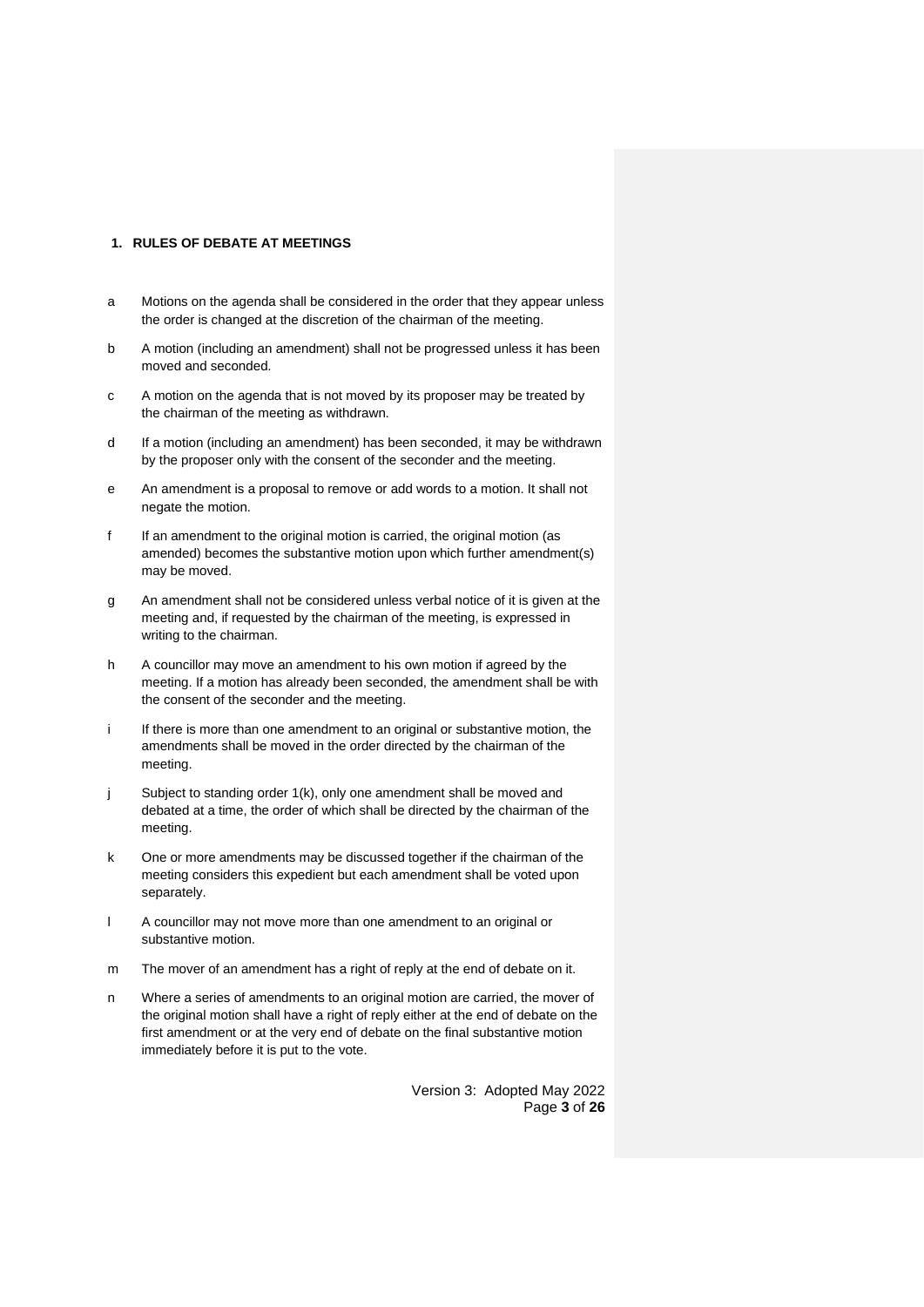- o Unless permitted by the chairman of the meeting, a councillor may speak once in the debate on a motion except:
	- i. to speak on an amendment moved by another councillor;
	- ii. to move or speak on another amendment if the motion has been amended since he/ she last spoke;
	- iii. to make a point of order;
	- iv. to give a personal explanation; or
	- v. to exercise a right of reply.
- p During the debate on a motion, a councillor may interrupt only on a point of order or a personal explanation and the councillor who was interrupted shall stop speaking. A councillor raising a point of order shall identify the standing order which he / she considers has been breached or specify the other irregularity in the proceedings of the meeting.
- q A point of order shall be decided by the chairman of the meeting and his decision shall be final.
- When a motion is under debate, no other motion shall be moved except:
	- i. to amend the motion;
	- ii. to proceed to the next business;
	- iii. to adjourn the debate;
	- iv. to put the motion to a vote;
	- v. to ask a person to be no longer heard or to leave the meeting which shall be put immediately to the vote;
	- vi. to refer a motion to a committee or sub-committee for consideration;
	- vii. to exclude the public and press;
	- viii. to adjourn the meeting; or
	- ix. to suspend particular standing order(s) excepting those which reflect mandatory statutory or legal requirements.
- s Before an original or substantive motion is put to the vote, the chairman of the meeting shall be satisfied that the motion has been sufficiently debated and that the mover of the motion under debate has exercised or waived his right of reply.
- t Excluding motions moved under standing order 1(r), the contributions or speeches by a councillor shall relate only to the motion under discussion and shall not exceed three minutes without the consent of the chairman of the

Version 3: Adopted May 2022 Page **4** of **26**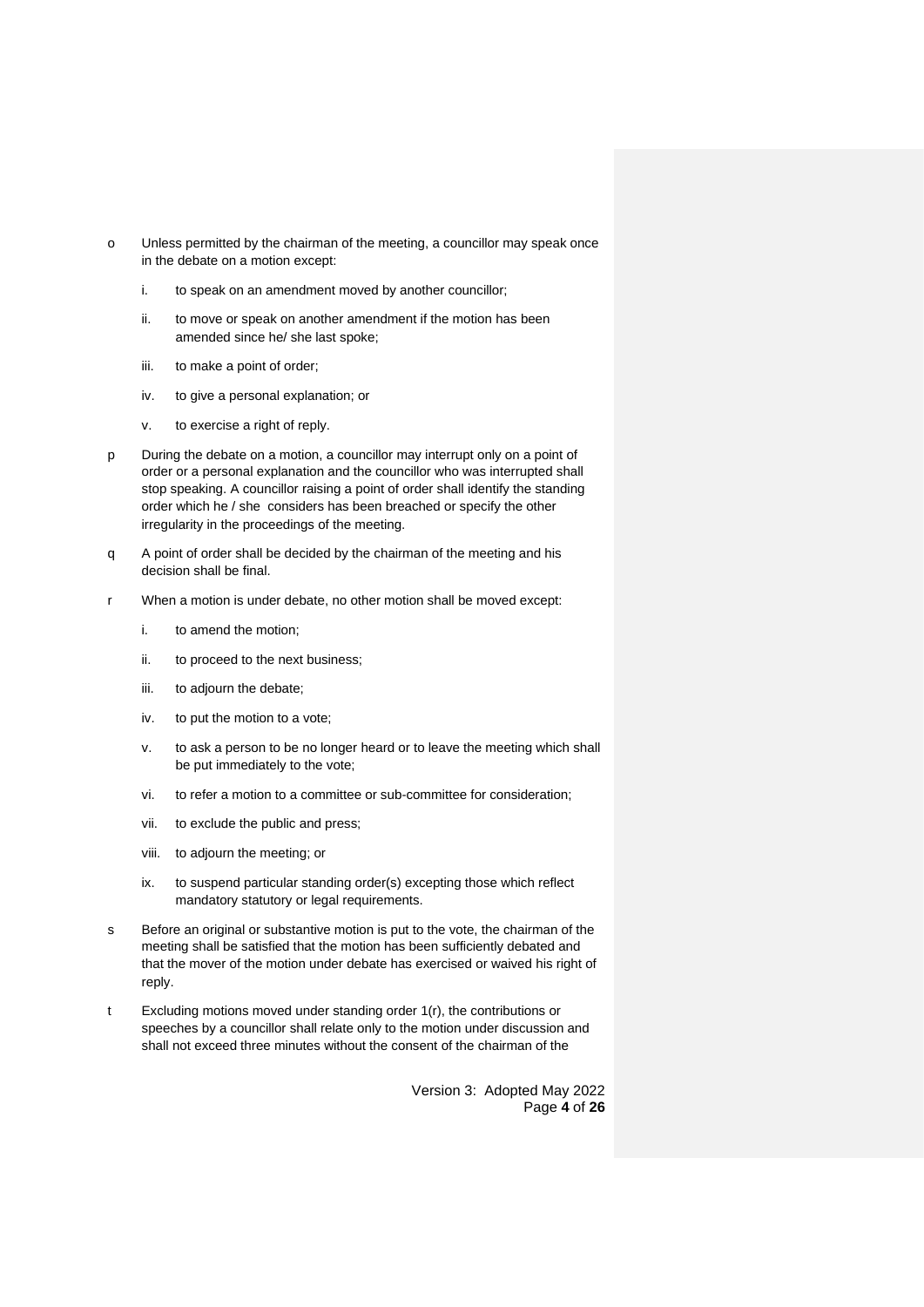meeting.

# <span id="page-4-0"></span>**2. DISORDERLY CONDUCT AT MEETINGS**

- a No person shall obstruct the transaction of business at a meeting or behave offensively or improperly. If this standing order is ignored, the chairman of the meeting shall request such person(s) to moderate or improve their conduct.
- b If person(s) disregard the request of the chairman of the meeting to moderate or improve their conduct, any councillor or the chairman of the meeting may move that the person be no longer heard or be excluded from the meeting. The motion, if seconded, shall be put to the vote without discussion.
- c If a resolution made under standing order 2(b) is ignored, the chairman of the meeting may take further reasonable steps to restore order or to progress the meeting. This may include temporarily suspending or closing the meeting.

# <span id="page-4-1"></span>**3. MEETINGS GENERALLY**

| <b>Full Council meetings</b> | ≏ |
|------------------------------|---|
| Committee meetings           |   |
| Sub-committee meetings       |   |

a **Meetings shall not take place in premises which at the time of the meeting are used for the supply of alcohol, unless no other premises are available free of charge or at a reasonable cost.** 

> The Chairman and Deputy Chairman of the Town Council will also be known as Mayor and Deputy Mayor for the purposes of this document. Where the term "chair" is used, it shall be interpreted as "Mayor" and "Vice-Chair" will be interpreted as "Deputy Mayor"

- **The minimum three clear days for notice of a meeting does not include the day on which notice was issued, the day of the meeting, a Sunday, a day of the Christmas break, a day of the Easter break or of a bank holiday or a day appointed for public thanksgiving or mourning.**
- The minimum three clear days' public notice for a meeting does not **include the day on which the notice was issued or the day of the meeting unless the meeting is convened at shorter notice.**
- ● d **Meetings shall be open to the public unless their presence is prejudicial to the public interest by reason of the confidential nature of the business to be transacted or for other special reasons. The public's exclusion from part or all of a meeting shall be by a resolution which**

Version 3: Adopted May 2022 Page **5** of **26** **Commented [GA1]:** Should 3b and 3c have the same text for Council and Committee

**Commented [GA2]:** As above, should text read the same as 3b for committee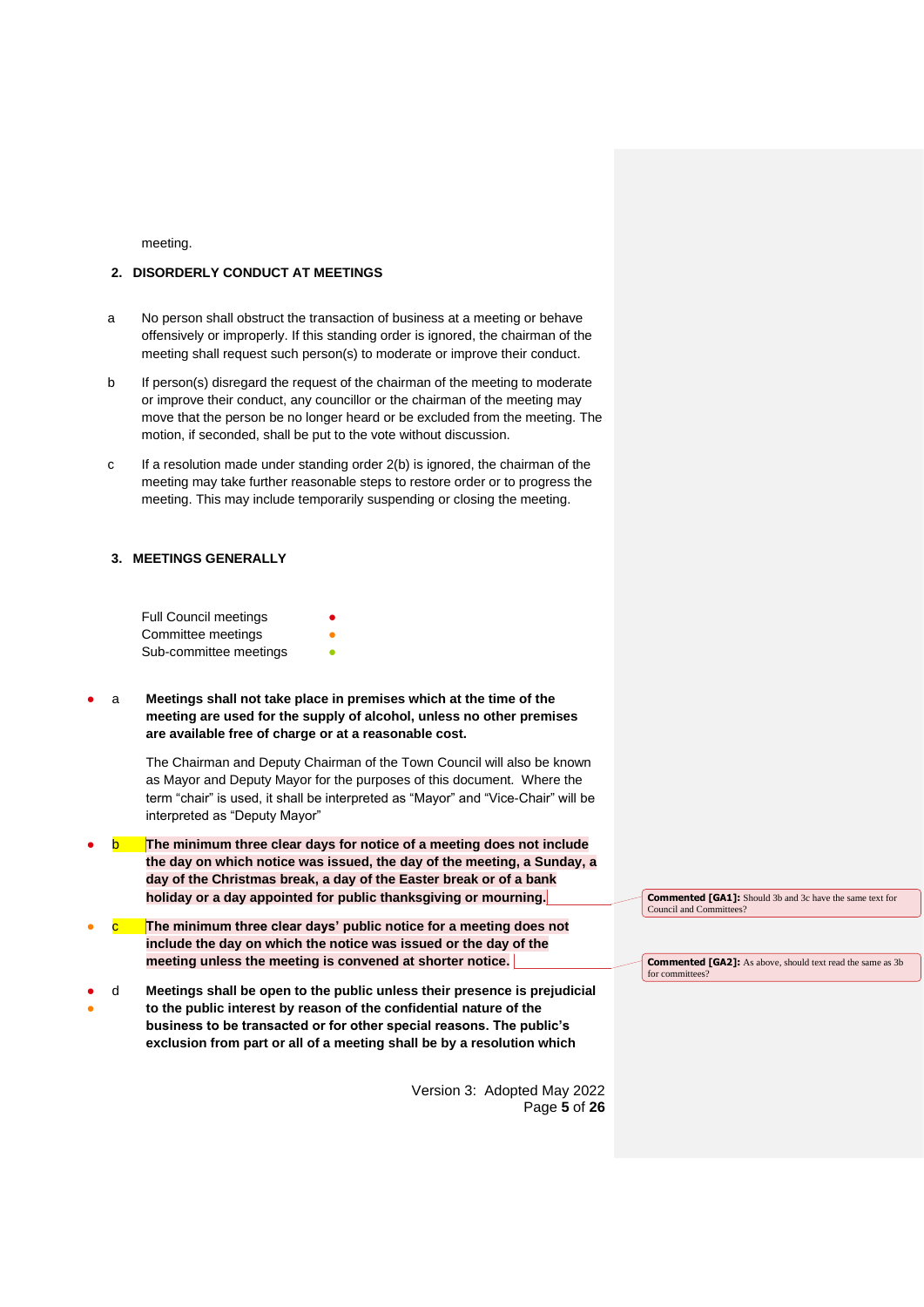#### **shall give reasons for the public's exclusion.**

- e Members of the public may make representations, answer questions and give evidence at a meeting which they are entitled to attend in respect of the business on the agenda.
- f The period of time designated for public participation at a meeting in accordance with standing order 3(e) shall not exceed fifteen minutes unless directed by the chairman of the meeting.
- g Subject to standing order 3(f), a member of the public shall not speak for more than five minutes.
- h In accordance with standing order 3(e), a question shall not require a response at the meeting nor start a debate on the question. The chairman of the meeting may direct that a written or oral response be given or that no response be given.
- i A person shall raise his hand when requesting to speak and stand when speaking (except when a person has a disability or is likely to suffer discomfort)]. The chairman of the meeting may at any time permit a person to be seated when speaking.
- j A person who speaks at a meeting shall direct his comments to the chairman of the meeting.
- k Only one person is permitted to speak at a time. If more than one person wants to speak, the chairman of the meeting shall direct the order of speaking.
- ● l **Subject to standing order 3(m), a person who attends a meeting is permitted to report on the meeting whilst the meeting is open to the public. To "report" means to film, photograph, make an audio recording of meeting proceedings, use any other means for enabling persons not present to see or hear the meeting as it takes place or later or to report or to provide oral or written commentary about the meeting so that the report or commentary is available as the meeting takes place or later to persons not present.**
- ● m **A person present at a meeting may not provide an oral report or oral commentary about a meeting as it takes place without permission.**
- ● n **The press shall be provided with reasonable facilities for the taking of their report of all or part of a meeting at which they are entitled to be present.**
- o **Subject to standing orders which indicate otherwise, anything authorised or required to be done by, to or before the Chairman of the Council may in his absence be done by, to or before the Vice-Chairman**

Version 3: Adopted May 2022 Page **6** of **26**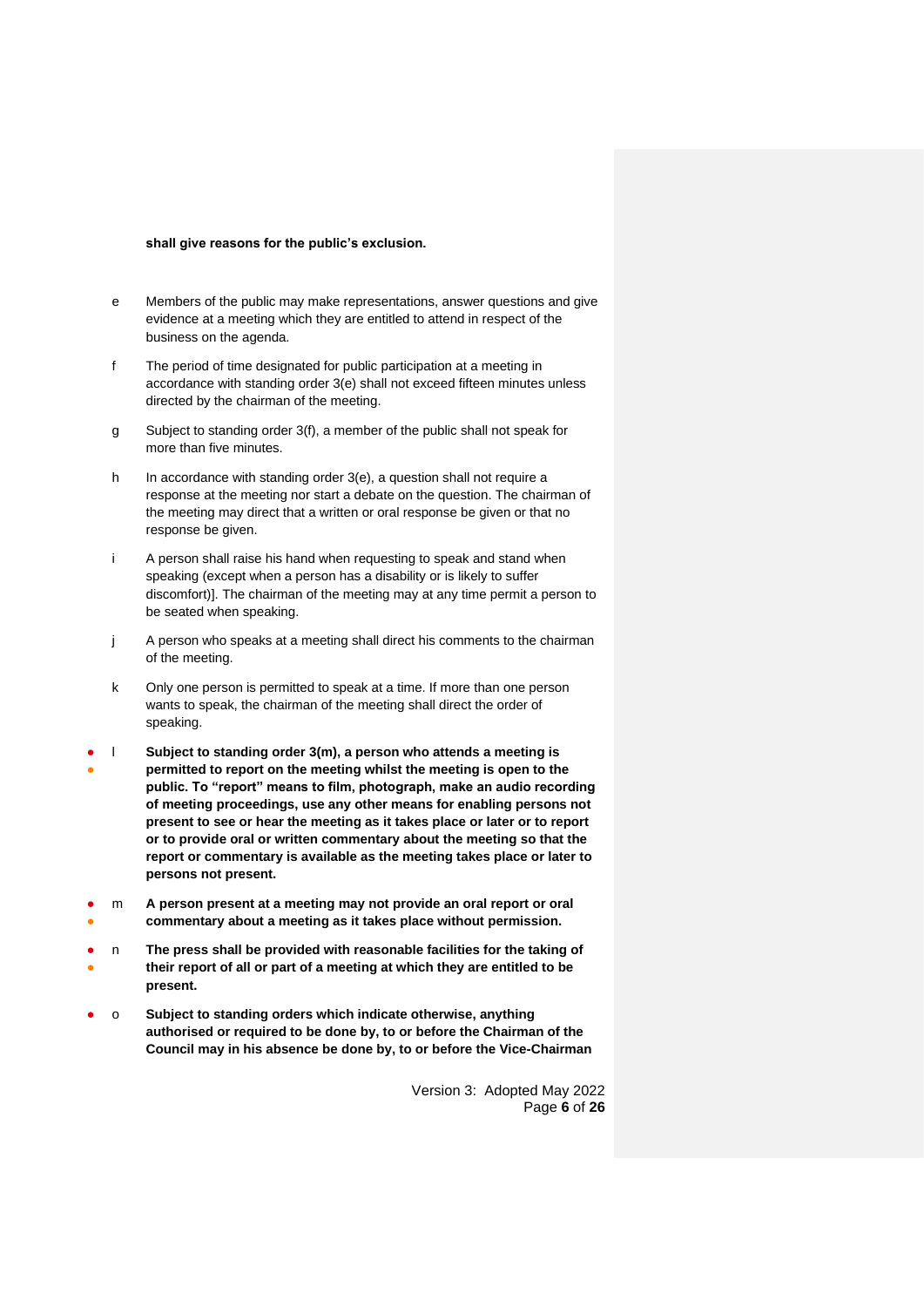**of the Council (if there is one).**

- p **The Chairman of the Council, if present, shall preside at a meeting. If the Chairman is absent from a meeting, the Vice-Chairman of the Council (if there is one) if present, shall preside. If both the Chairman and the Vice-Chairman are absent from a meeting, a councillor as chosen by the councillors present at the meeting shall preside at the meeting.**
- ● ● q **Subject to a meeting being quorate, all questions at a meeting shall be decided by a majority of the councillors and non-councillors with voting rights present and voting.**
- ● r **The chairman of a meeting may give an original vote on any matter put to the vote, and in the case of an equality of votes may exercise his**
- **casting vote whether or not he gave an original vote.**

*See standing orders 5(h) and (i) for the different rules that apply in the election of the Chairman of the Council at the annual meeting of the Council.*

- s Unless standing orders provide otherwise, voting on a question shall be **by a show of hands. At the request of a councillor, the voting on any question shall be recorded so as to show whether each councillor present and voting gave his vote for or against that question.** Such a request shall be made before the matter is put to vote.
	- t The minutes of a meeting shall include an accurate record of the following:
		- i. the time and place of the meeting;
		- ii. the names of councillors who are present and the names of councillors who are absent;
		- iii. interests that have been declared by councillors and non-councillors with voting rights;
		- iv. the grant of dispensations (if any) to councillors and non-councillors with voting rights;
		- v. whether a councillor or non-councillor with voting rights left the meeting when matters that they held interests in were being considered;
		- vi. if there was a public participation session; and
		- vii. the resolutions made.
- u **A councillor or a non-councillor with voting rights who has a**
- ● **disclosable pecuniary interest or another interest as set out in the Council's code of conduct in a matter being considered at a meeting is subject to statutory limitations or restrictions under the code on his right to participate and vote on that matter.**

Version 3: Adopted May 2022 Page **7** of **26** **Commented [GA3]:** Should the colour code include committees?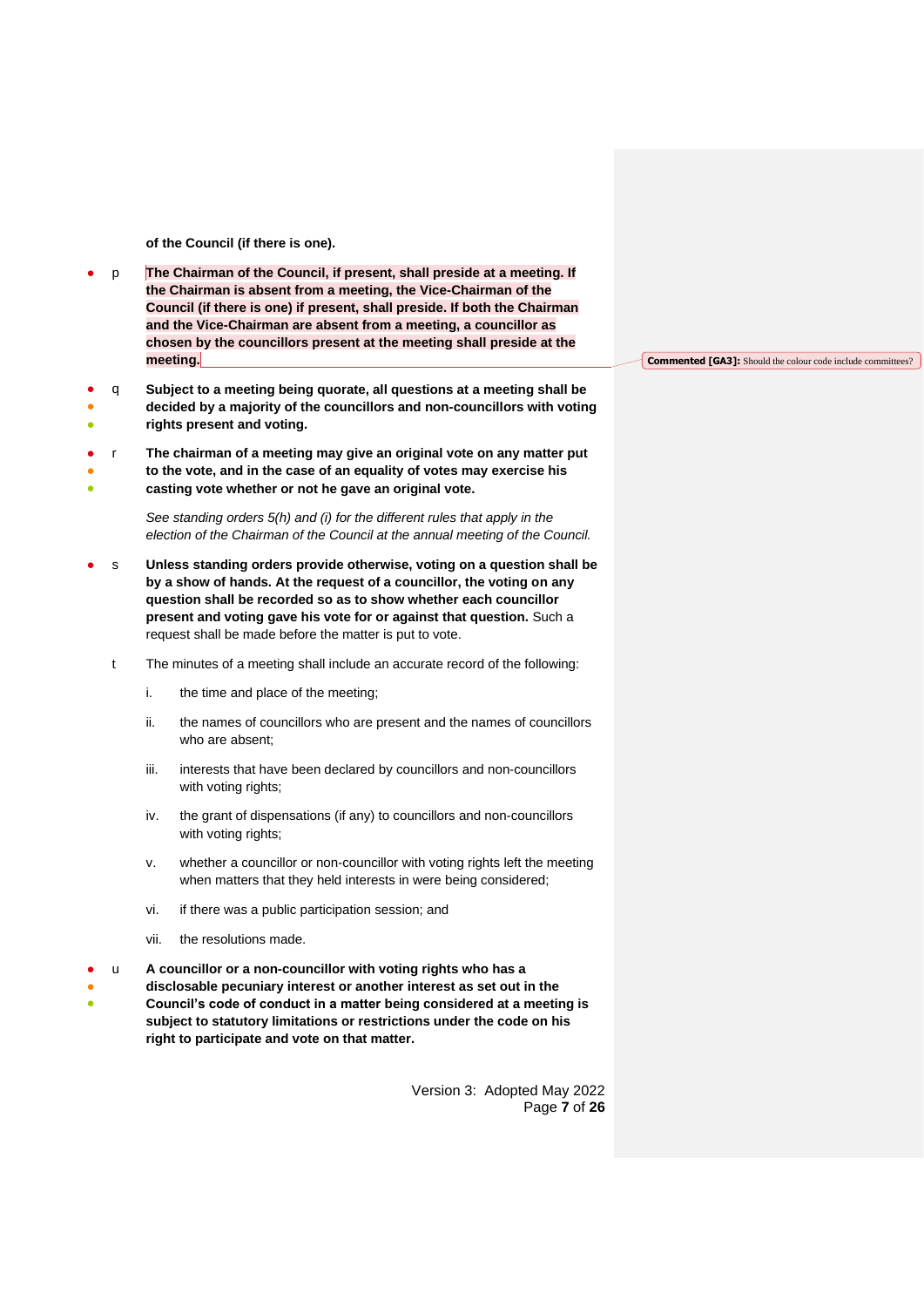v **No business may be transacted at a meeting unless at least one-third of the whole number of members of the Council are present and in no case shall the quorum of a meeting be less than three.**

> *See standing order 4d(ix) for the quorum of a committee or sub-committee meeting.*

- ● ● w **If a meeting is or becomes inquorate no business shall be transacted** and the meeting shall be closed. The business on the agenda for the meeting shall be adjourned to another meeting.
	- x A meeting shall not exceed a period of two hours.
	- y Public participation is included with the Town Council's agendas and members of the public are invited to address Committee / Council at this time. At the discretion of the Chair, a member of the public may also be invited to speak at other times of the meeting, even if they have already addressed the Committee or Council at the public speaking time.
	- z All meetings will be clerked by an Officer of the Council except in exceptional circumstances and by resolution of the meeting, when another competent person may be invited to clerk the meeting, ideally this would be an officer from another Council where practicable (if no Town Council officer is available)

#### <span id="page-7-0"></span>**4. COMMITTEES AND SUB-COMMITTEES**

- a **Unless the Council determines otherwise, a committee may appoint a sub-committee whose terms of reference and members shall be determined by the committee.**
- b **The members of a committee may include non-councillors unless it is a committee which regulates and controls the finances of the Council.**

Non Councillor members will not have voting rights and must agree to be bound by the Town Council's Standing Orders and other such policies and procedures as may be appropriate.

**c Unless the Council determines otherwise, all the members of an advisory committee and a sub-committee of the advisory committee may be noncouncillors.**

Non Councillor members will not have voting rights and must agree to be bound by the Town Council's Standing Orders and other such policies and procedures as may be appropriate.

> Version 3: Adopted May 2022 Page **8** of **26**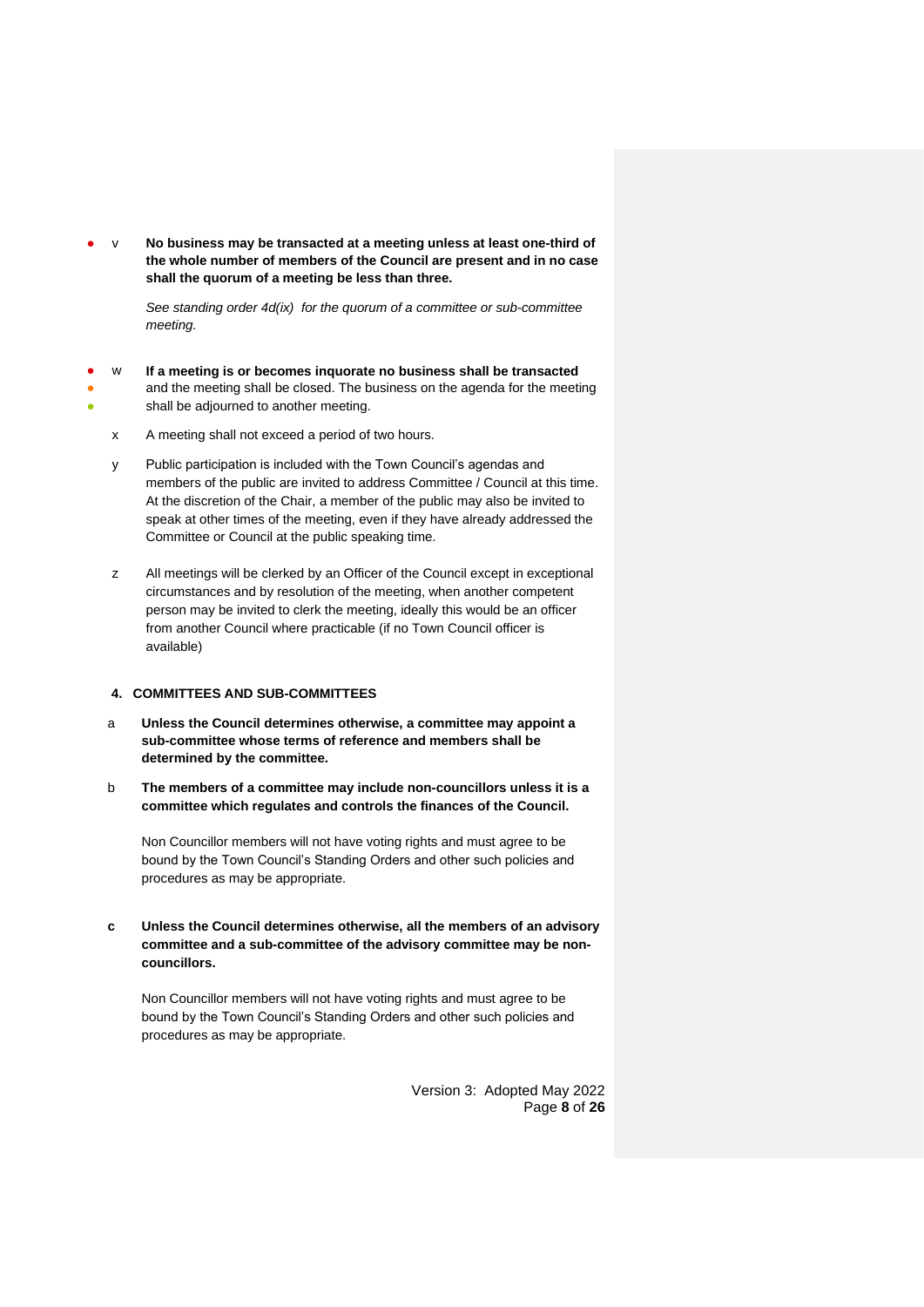- d The Council may appoint standing committees or other committees as may be necessary, and:
	- i. shall determine their terms of reference;
	- ii. shall determine the number and time of the ordinary meetings of a standing committee up until the date of the next annual meeting of the Council;
	- iii. shall permit a committee, other than in respect of the ordinary meetings of a committee, to determine the number and time of its meetings;
	- iv. shall, subject to standing orders 4(b) and (c), appoint and determine the terms of office of members of such a committee;
	- v. shall permit, subject to Standing Orders 4(b) and (c), Members who cannot be present at a Committee meeting to substitute another Councillor to attend in their capacity as a Committee Member, provided such notification is provided to the Proper Officer at least 24 hours in advance of the meeting.
	- vi. shall permit a substitute Councillor the full and same rights as an ordinary Member of the Committee, including voting rights;
	- vii. shall, after it has appointed the members of a standing committee, appoint the chairman of the standing committee;
	- viii. shall permit a committee to appoint its own chairman at the first meeting of the committee;
	- ix. shall determine the place, notice requirements and quorum for a meeting of a committee and a sub-committee which, in both cases, shall be no less than three;
	- x. shall determine if the public may participate at a meeting of a committee;
	- xi. shall determine if the public and press are permitted to attend the meetings of a sub-committee and also the advance public notice requirements, if any, required for the meetings of a sub-committee;
	- xii. shall determine if the public may participate at a meeting of a subcommittee that they are permitted to attend;
	- xiii. shall set up Working Groups to carry out research and back-ground work as appropriate on behalf of the Council. The Working Groups will have clear reporting lines in the form of verbal or written reports to either Committee or Council and may only be delegated with authorisation to act on behalf of the Council at the express permission of the body which set up the Working Group;

Version 3: Adopted May 2022 Page **9** of **26**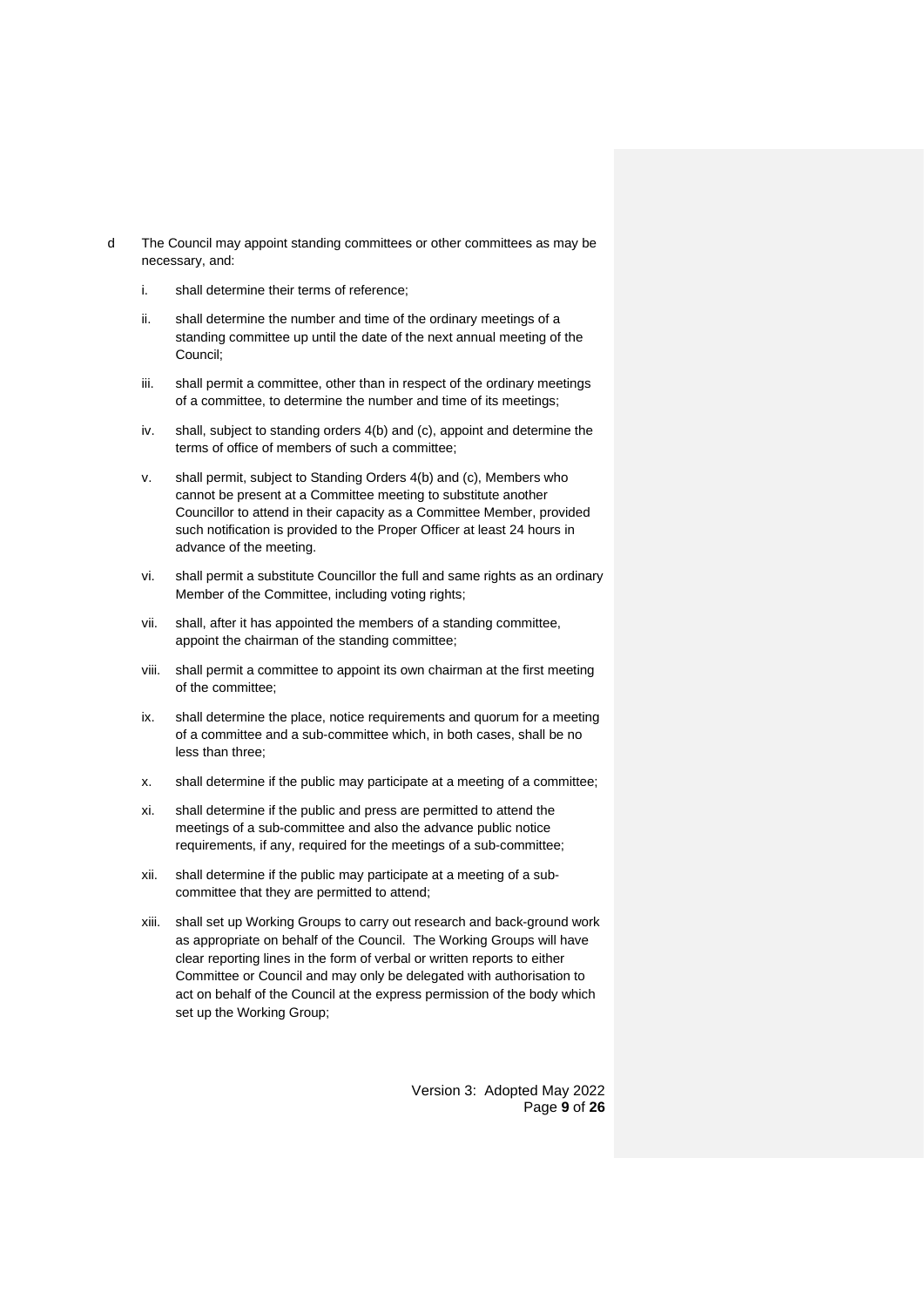- xiv. may dissolve a committee. Committees may not be dissolved during the ordinary course of the year without presentation of sufficient evidence detailing the reasons for the dissolution of said committee. Any agreement to dissolve an existing committee must be made by a majority vote of the Council (not of the Committee);
- xv. shall not dissolve Committees until such time as an alternative structure or forum for dealing with the matters of the committee are agreed in advance;
- xvi. shall ensure that each Committee consists of at least seven members. SWTC has 3 Standing Committees being: Finance & Establishment, Planning & Transport, Assets & Services;
- xvii. shall appoint The Mayor and Deputy Mayor to be ex-officio members of all committees and
- xviii. as far as practicable, shall ensure all elected political parties are represented on all Committees in proportion to the number of Councillors elected from each party (taking account of the political parties of both the respective Mayor and Deputy Mayor)

# <span id="page-9-0"></span>**5. ORDINARY COUNCIL MEETINGS**

- a **In an election year, the annual meeting of the Council shall be held on or within 14 days following the day on which the councillors elected take office.**
- b **In a year which is not an election year, the annual meeting of the Council shall be held on such day in May as the Council decides.**
- c **If no other time is fixed, the annual meeting of the Council shall take place at 6pm.**
- d **In addition to the annual meeting of the Council, at least three other ordinary meetings shall be held in each year on such dates and times as the Council decides.**
- e **The first business conducted at the annual meeting of the Council shall be the election of the Chairman and Vice-Chairman (if there is one) of the Council.**

Version 3: Adopted May 2022 Page **10** of **26**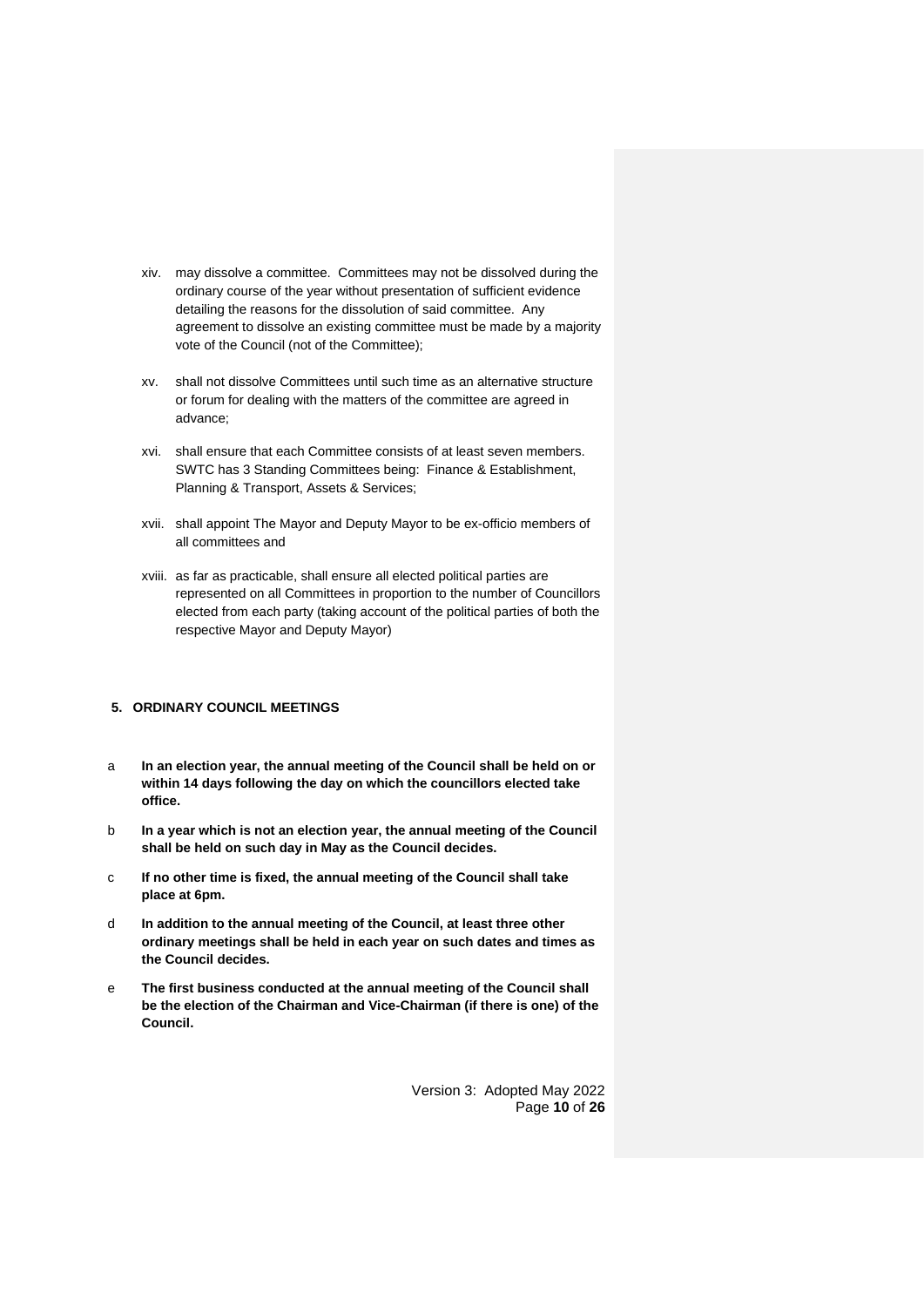- f A ceremonial "Mayor Making" event will be held within 21 days of the Annual Meeting.
- g **The Chairman of the Council, unless he / she has resigned or becomes disqualified, shall continue in office and preside at the annual meeting until his successor is elected at the next annual meeting of the Council.**
- h **The Vice-Chairman of the Council, if there is one, unless he / she resigns or becomes disqualified, shall hold office until immediately after the election of the Chairman of the Council at the next annual meeting of the Council.**
- i **In an election year, if the current Chairman of the Council has not been re-elected as a member of the Council, he shall preside at the annual meeting until a successor Chairman of the Council has been elected. The current Chairman of the Council shall not have an original vote in respect of the election of the new Chairman of the Council but shall give a casting vote in the case of an equality of votes.**
- j **In an election year, if the current Chairman of the Council has been reelected as a member of the Council, he shall preside at the annual meeting until a new Chairman of the Council has been elected. He / she may exercise an original vote in respect of the election of the new Chairman of the Council and shall give a casting vote in the case of an equality of votes.**
- k Following the election of the Chairman of the Council and Vice-Chairman (if there is one) of the Council at the annual meeting, the business shall include:
	- i. **In an election year, delivery by the Chairman of the Council and councillors of their acceptance of office forms unless the Council resolves for this to be done at a later date. In a year which is not an election year, delivery by the Chairman of the Council of his acceptance of office form unless the Council resolves for this to be done at a later date;**
	- ii. Confirmation of the accuracy of the minutes of the last meeting of the Council;
	- iii. Receipt of the minutes of the last meeting of a committee;
	- iv. Consideration of the recommendations made by a committee;
	- v. Review of delegation arrangements to committees, sub-committees, staff and other local authorities;
	- vi. Review of the terms of reference for committees;
	- vii. Appointment of members to existing committees;
	- viii. Appointment of any new committees in accordance with standing order 4;

Version 3: Adopted May 2022 Page **11** of **26**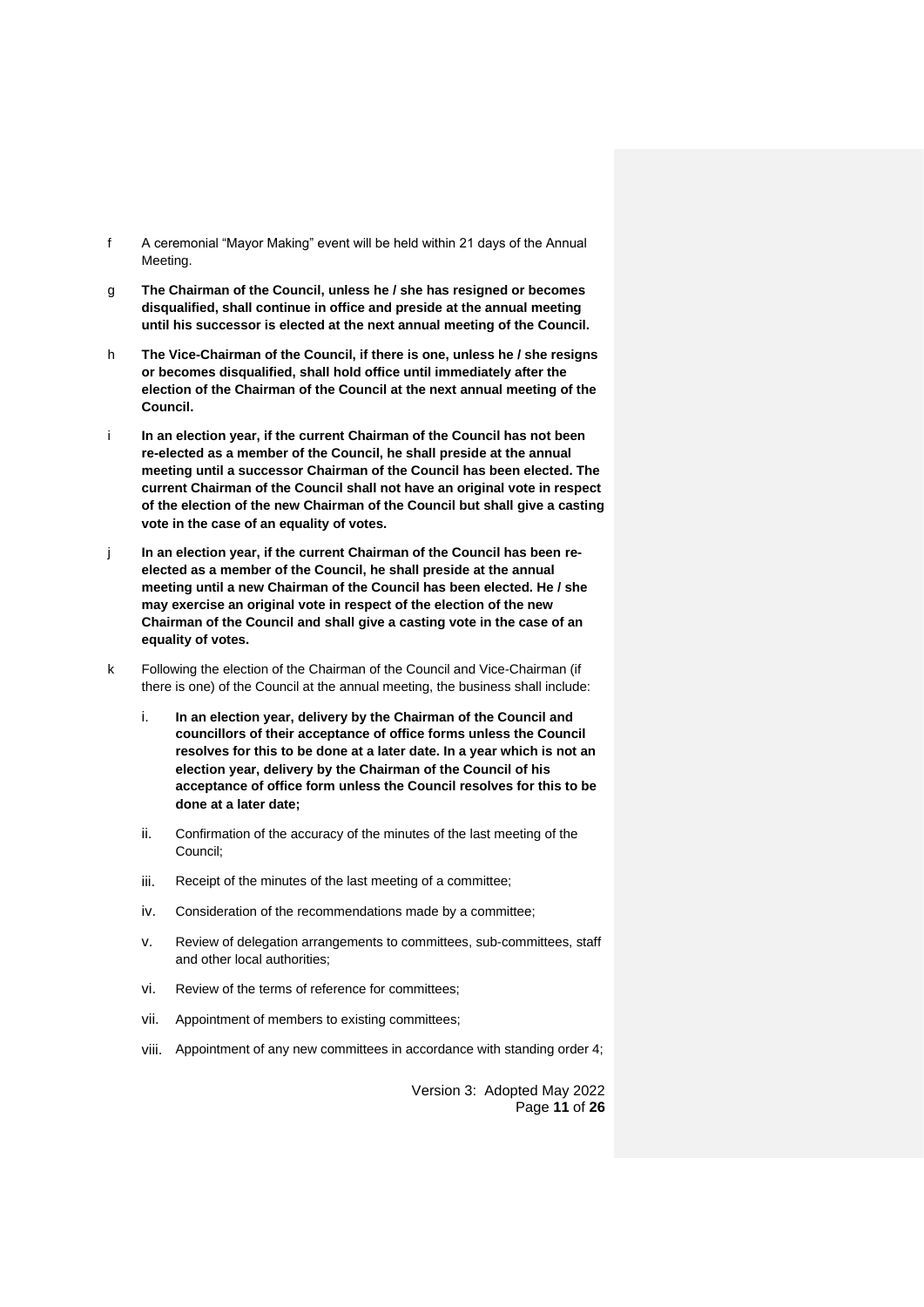- ix. Review and adoption of appropriate standing orders and financial regulations;
- x. Review of arrangements (including legal agreements) with other local authorities, not-for-profit bodies and businesses.
- xi. Review of representation on or work with external bodies and arrangements for reporting back;
- xii. In an election year, to make arrangements with a view to the Council becoming eligible to exercise the general power of competence in the future;
- The following items may be deferred or delegated as appropriate.
- xiii. Review of inventory of land and other assets including buildings and office equipment;
- xiv. Confirmation of arrangements for insurance cover in respect of all insurable risks;
- xv. Review of the Council's and/or staff subscriptions to other bodies;
- xvi. Review of the Council's complaints procedure;
- xvii. Review of the Council's policies, procedures and practices in respect of its obligations under freedom of information and data protection legislation (*see also standing orders 11, 20 and 21*);
- xviii. Review of the Council's policy for dealing with the press/media;
- xix. Review of the Council's employment policies and procedures;
- xx. Review of the Council's expenditure incurred under s.137 of the Local Government Act 1972 or the general power of competence.
- xxi. Determining the time and place of ordinary meetings of the Council up to and including the next annual meeting of the Council.

#### <span id="page-11-0"></span>**6. EXTRAORDINARY MEETINGS OF THE COUNCIL, COMMITTEES AND SUB-COMMITTEES**

- a **The Chairman of the Council may convene an extraordinary meeting of the Council at any time.**
- b **If the Chairman of the Council does not call an extraordinary meeting of the Council within seven days of having been requested in writing to do so by two councillors, any two councillors may convene an extraordinary**

Version 3: Adopted May 2022 Page **12** of **26**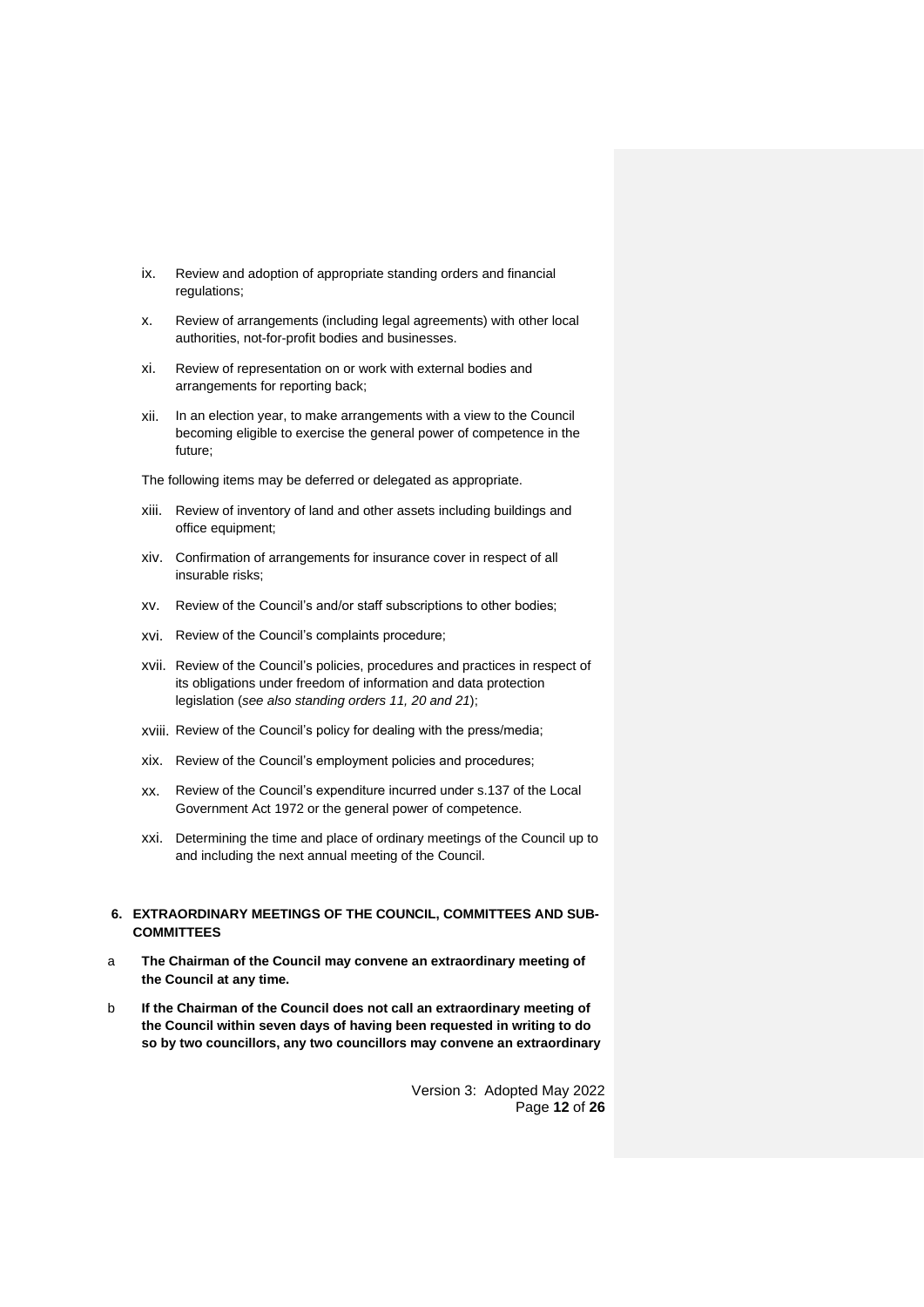**meeting of the Council. The public notice giving the time, place and agenda for such a meeting shall be signed by the two councillors.**

- c The chairman of a committee [or a sub-committee] may convene an extraordinary meeting of the committee [or the sub-committee] at any time.
- d If the chairman of a committee [or a sub-committee] does not call an extraordinary meeting within seven days of having been requested to do so by two members of the committee [or the sub-committee], any two members of the committee [or the sub-committee] may convene an extraordinary meeting of the committee [or a sub-committee].

# <span id="page-12-0"></span>**7. PREVIOUS RESOLUTIONS**

- a A resolution shall not be reversed within six months except either by a special motion, which requires written notice by at least five councillors to be given to the Proper Officer in accordance with standing order 9, or by a motion moved in pursuance of the recommendation of a committee or a sub-committee.
- b When a motion moved pursuant to standing order 7(a) has been disposed of, no similar motion may be moved for a further six months.

# <span id="page-12-1"></span>**8. VOTING ON APPOINTMENTS**

a Where more than two persons have been nominated for a position to be filled by the Council and none of those persons has received an absolute majority of votes in their favour, the name of the person having the least number of votes shall be struck off the list and a fresh vote taken. This process shall continue until a majority of votes is given in favour of one person. A tie in votes may be settled by the casting vote exercisable by the chairman of the meeting.

# <span id="page-12-2"></span>**9. MOTIONS FOR A MEETING THAT REQUIRE WRITTEN NOTICE TO BE GIVEN TO THE PROPER OFFICER**

- a A motion shall relate to the responsibilities of the meeting for which it is tabled and in any event shall relate to the performance of the Council's statutory functions, powers and obligations or an issue which specifically affects the Council's area or its residents.
- b A motion may not be moved at a meeting unless it is on the agenda and the mover has given written notice of its wording to the Proper Officer at least 5 clear days before the meeting. Clear days do not include the day of the notice

Version 3: Adopted May 2022 Page **13** of **26**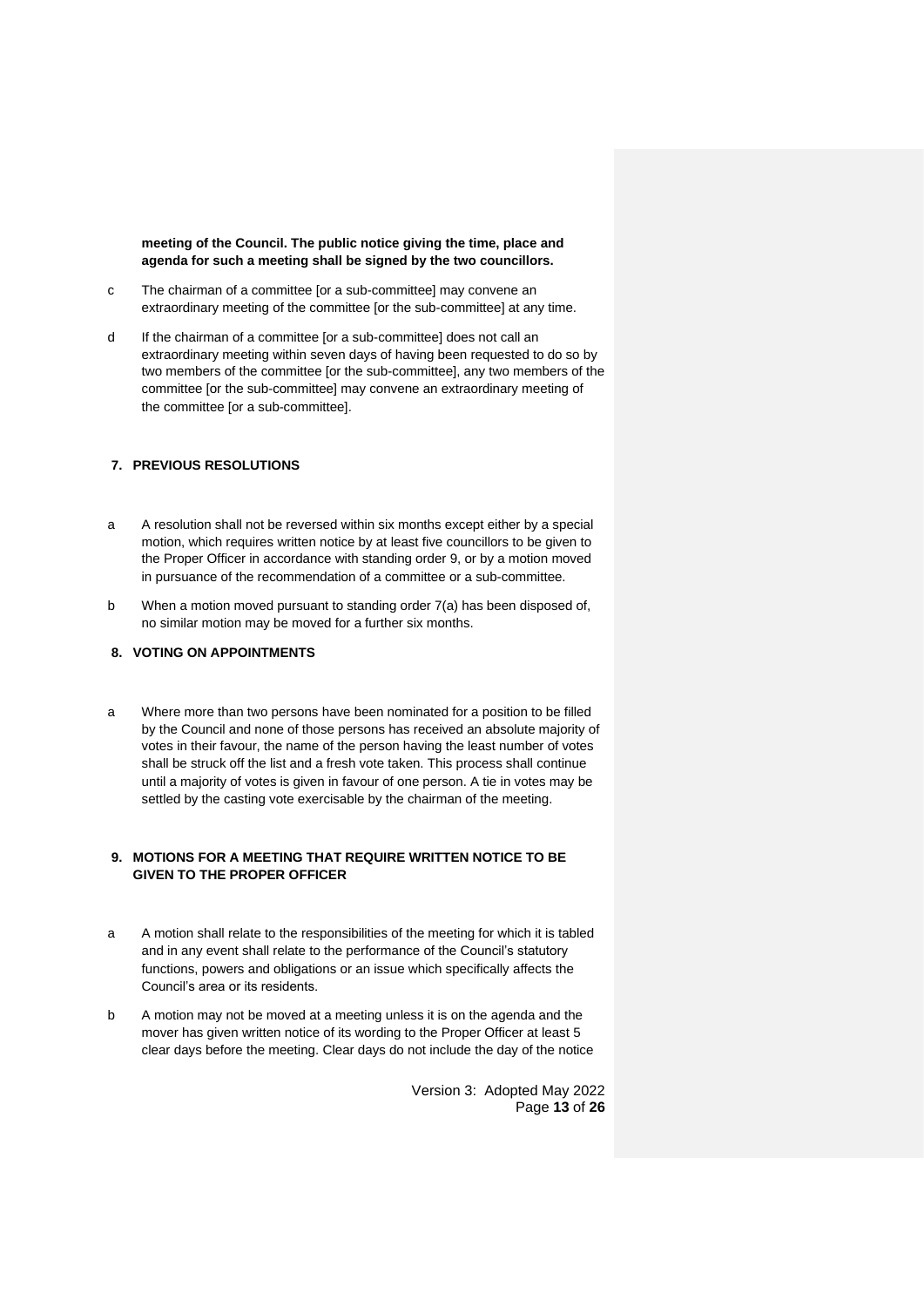or the day of the meeting. A motion may however be moved at a meeting if it relates to a specific item on an agenda of that meeting.

- c The Proper Officer may, before including a motion on the agenda received in accordance with standing order 9(b), correct obvious grammatical or typographical errors in the wording of the motion.
- d If the Proper Officer considers the wording of a motion received in accordance with standing order 9(b) is not clear in meaning, the motion shall be rejected until the mover of the motion resubmits it, so that it can be understood, in writing, to the Proper Officer at least five clear days before the meeting.
- e If the wording or subject of a proposed motion is considered improper, the Proper Officer shall consult with the chairman of the forthcoming meeting or, as the case may be, the councillors who have convened the meeting, to consider whether the motion shall be included in the agenda or rejected.
- f The decision of the Proper Officer as to whether or not to include the motion on the agenda shall be final.
- g Motions received shall be recorded and numbered in the order that they are received.
- h Motions rejected shall be recorded with an explanation by the Proper Officer of the reason for rejection.

# <span id="page-13-0"></span>**10. MOTIONS AT A MEETING THAT DO NOT REQUIRE WRITTEN NOTICE**

- a The following motions may be moved at a meeting without written notice to the Proper Officer:
	- i. to correct an inaccuracy in the draft minutes of a meeting;
	- ii. to move to a vote;
	- iii. to defer consideration of a motion;
	- iv. to refer a motion to a particular committee or sub-committee;
	- v. to appoint a person to preside at a meeting;
	- vi. to change the order of business on the agenda;
	- vii. to proceed to the next business on the agenda;
	- viii. to require a written report;
	- ix. to appoint a committee or sub-committee and their members;
	- x. to extend the time limits for speaking;

Version 3: Adopted May 2022 Page **14** of **26**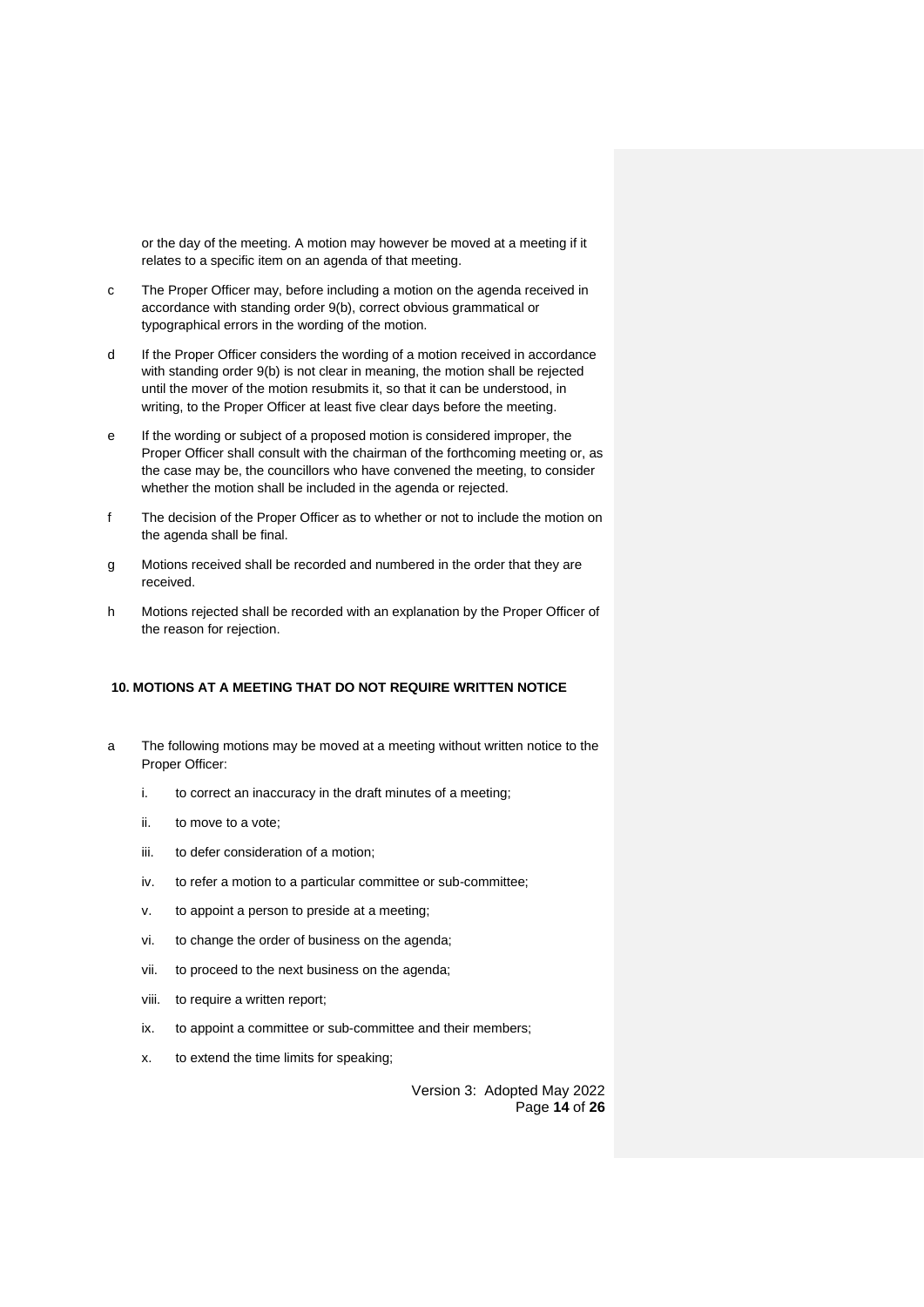- xi. to exclude the press and public from a meeting in respect of confidential or other information which is prejudicial to the public interest;
- xii. to not hear further from a councillor or a member of the public;
- xiii. to exclude a councillor or member of the public for disorderly conduct;
- xiv. to temporarily suspend the meeting;
- xv. to suspend a particular standing order (unless it reflects mandatory statutory or legal requirements);
- xvi. to adjourn the meeting; or
- xvii. to close the meeting.

#### <span id="page-14-0"></span>**11. MANAGEMENT OF INFORMATION**

*See also standing order 20.*

- a **The Council shall have in place and keep under review, technical and organisational measures to keep secure information (including personal data) which it holds in paper and electronic form. Such arrangements shall include deciding who has access to personal data and encryption of personal data.**
- b **The Council shall have in place, and keep under review, policies for the retention and safe destruction of all information (including personal data) which it holds in paper and electronic form. The Council's retention policy shall confirm the period for which information (including personal data) shall be retained or if this is not possible the criteria used to determine that period (e.g. the Limitation Act 1980).**
- c **The agenda, papers that support the agenda and the minutes of a meeting shall not disclose or otherwise undermine confidential information or personal data without legal justification.**
- d **Councillors, staff, the Council's contractors and agents shall not disclose confidential information or personal data without legal justification.**

## <span id="page-14-1"></span>**12. DRAFT MINUTES**

| <b>Full Council meetings</b> |   |
|------------------------------|---|
| Committee meetings           |   |
| Sub-committee meetings       | ● |

a If the draft minutes of a preceding meeting have been served on councillors

Version 3: Adopted May 2022 Page **15** of **26**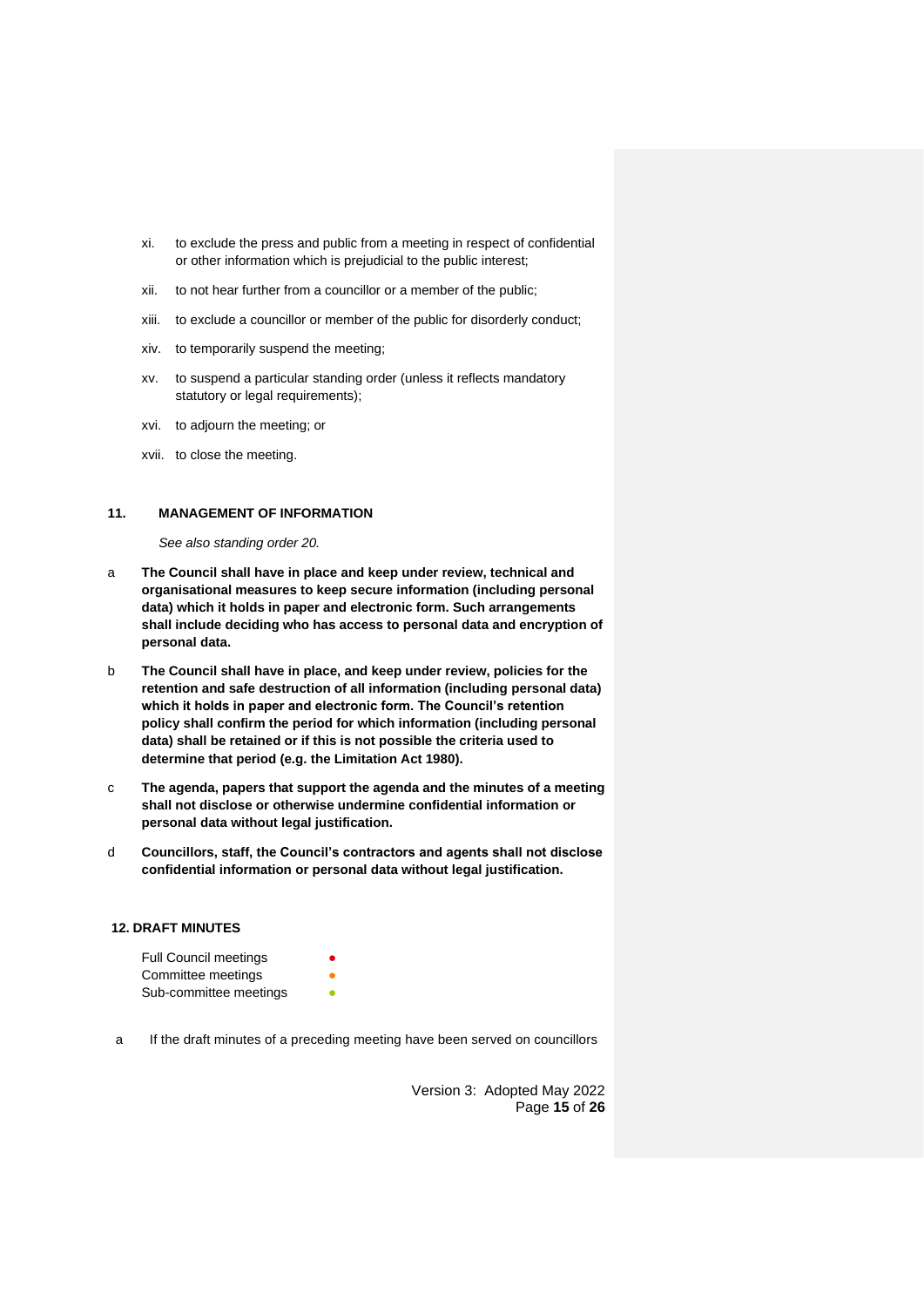with the agenda to attend the meeting at which they are due to be approved for accuracy, they shall be taken as read.

- b There shall be no discussion about the draft minutes of a preceding meeting except in relation to their accuracy. A motion to correct an inaccuracy in the draft minutes shall be moved in accordance with standing order 10(a)(i).
- c The accuracy of draft minutes, including any amendment(s) made to them, shall be confirmed by resolution and shall be signed by the chairman of the meeting and stand as an accurate record of the meeting to which the minutes relate.
- d If the chairman of the meeting does not consider the minutes to be an accurate record of the meeting to which they relate, he / she shall sign the minutes and include a paragraph in the following terms or to the same effect:

"The chairman of this meeting does not believe that the minutes of the meeting of the ( ) held on [date] in respect of ( ) were a correct record but his view was not upheld by the meeting and the minutes are confirmed as an accurate record of the proceedings."

- ● ● e **If the Council's gross annual income or expenditure (whichever is higher) does not exceed £25,000, it shall publish draft minutes on a website which is publicly accessible and free of charge not later than one month after the meeting has taken place.**
	- f Subject to the publication of draft minutes in accordance with standing order 12(e) and standing order 20(a) and following a resolution which confirms the accuracy of the minutes of a meeting, the draft minutes or recordings of the meeting for which approved minutes exist shall be destroyed.
	- g Draft minutes of Committee meetings will be presented to Full Council for information purposes only. Councillors reserve the right to review Committee minutes and to ask questions of the Committee to which they pertain but this will not be with a view of revisiting or changing the Committee decision.
	- h Upon a resolution which confirms the accuracy of the minutes of a meeting, the draft minutes or recordings of the meeting for which approved minutes exist may be destroyed. An audio recording of a meeting may be uploaded to the Town Council's website and these will be removed in line with any policy regarding record retention.

Version 3: Adopted May 2022 Page **16** of **26**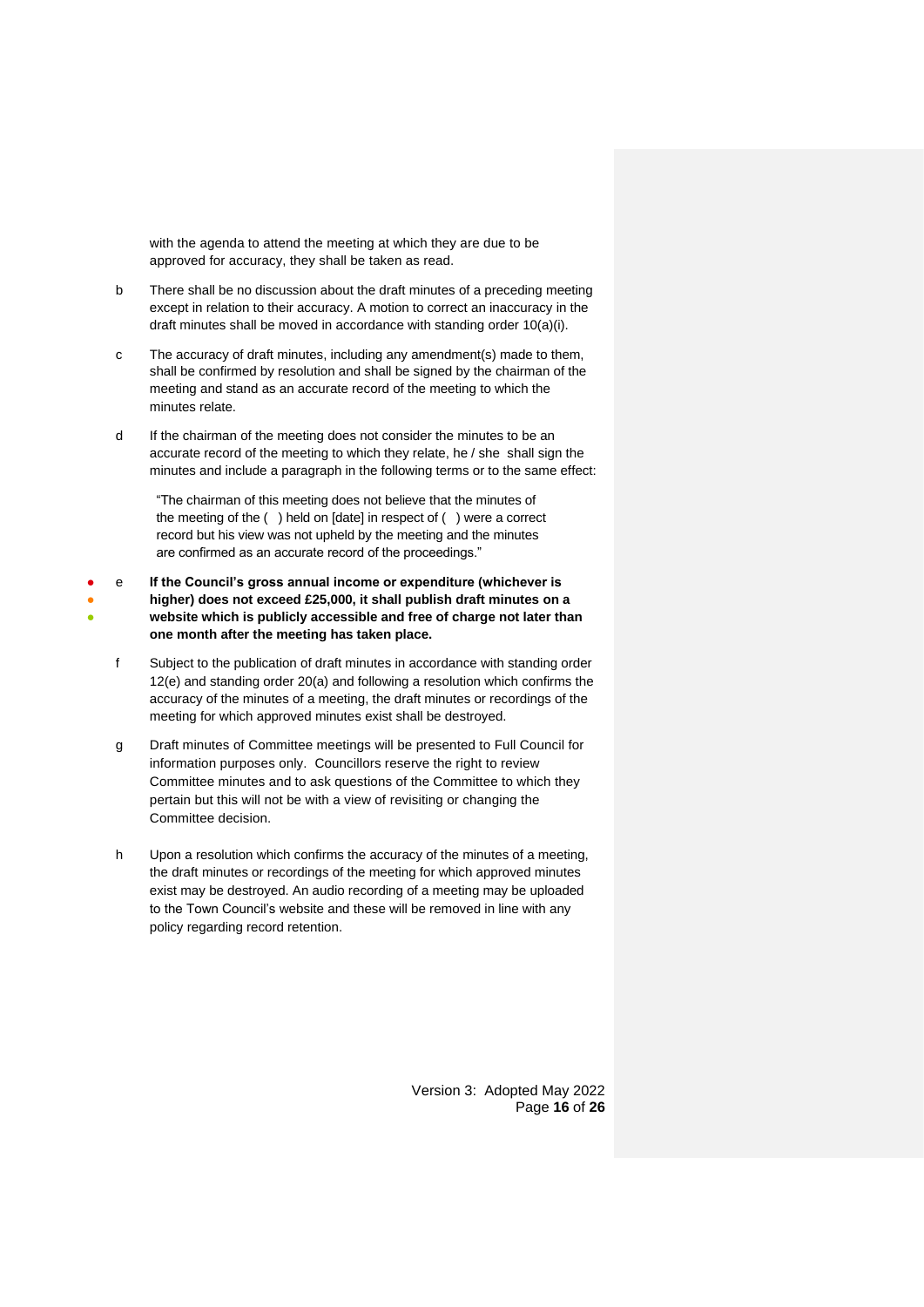#### <span id="page-16-0"></span>**13. CODE OF CONDUCT AND DISPENSATIONS**

*See also standing order 3(u).*

- a All councillors and non-councillors with voting rights shall observe the code of conduct adopted by the Council.
- b Unless he / she has been granted a dispensation, a councillor or noncouncillor with voting rights shall withdraw from a meeting when it is considering a matter in which he / she has a disclosable pecuniary interest. He / she may return to the meeting after it has considered the matter in which he /she had the interest.
- c Unless he has been granted a dispensation, a councillor or non-councillor with voting rights shall withdraw from a meeting when it is considering a matter in which he / she has another interest if so required by the Council's code of conduct. He / she may return to the meeting after it has considered the matter in which he / she had the interest.
- d **Dispensation requests shall be in writing and submitted to the Proper Officer** as soon as possible before the meeting, or failing that, at the start of the meeting for which the dispensation is required.
- e A decision as to whether to grant a dispensation shall be made by a meeting of the Council, or committee or sub-committee for which the dispensation is required and that decision is final.
- f A dispensation request shall confirm:
	- i. the description and the nature of the disclosable pecuniary interest or other interest to which the request for the dispensation relates;
	- ii. whether the dispensation is required to participate at a meeting in a discussion only or a discussion and a vote;
	- iii. the date of the meeting or the period (not exceeding four years) for which the dispensation is sought; and
	- iv. an explanation as to why the dispensation is sought.
- g Subject to standing orders 13(d) and (f), a dispensation request shall be considered at the beginning of the meeting of the Council, or committee or subcommittee for which the dispensation is required.
- **h A dispensation may be granted in accordance with standing order 13(e) if having regard to all relevant circumstances any of the following apply:**
	- **i. without the dispensation the number of persons prohibited from participating in the particular business would be so great a proportion of the meeting transacting the business as to impede the transaction of the business;**

Version 3: Adopted May 2022 Page **17** of **26**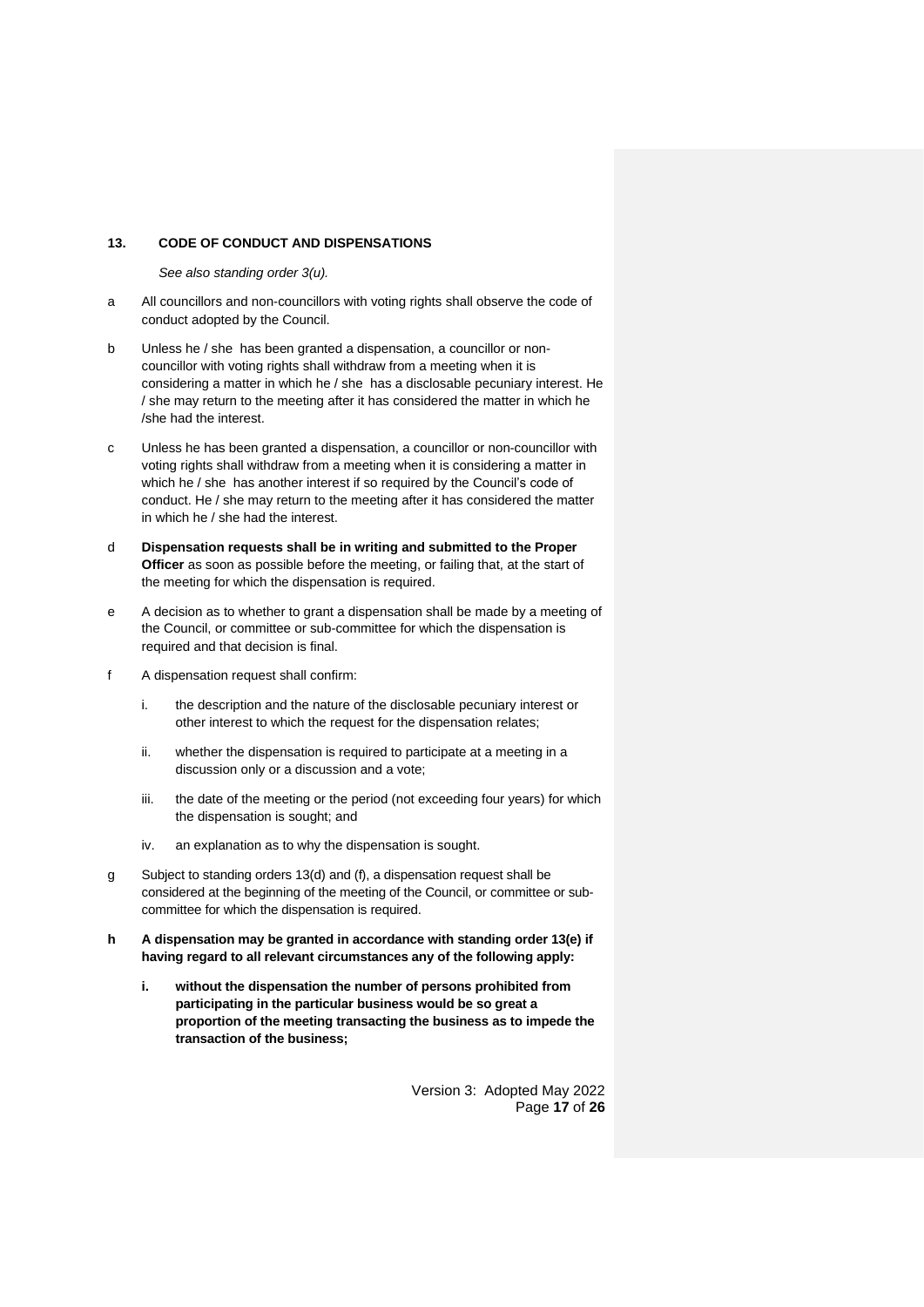- **ii. granting the dispensation is in the interests of persons living in the Council's area; or**
- **iii. it is otherwise appropriate to grant a dispensation.**

# <span id="page-17-0"></span>**14. CODE OF CONDUCT COMPLAINTS**

- a Upon notification by the District or Unitary Council that it is dealing with a complaint that a councillor or non-councillor with voting rights has breached the Council's code of conduct, the Proper Officer shall, subject to standing order 11, report this to the Council.
- b Where the notification in standing order 14(a) relates to a complaint made by the Proper Officer, the Proper Officer shall notify the Chairman of Council of this fact, and the Chairman shall nominate another staff member to assume the duties of the Proper Officer in relation to the complaint until it has been determined and the Council has agreed what action, if any, to take in accordance with standing order 14(d).
- c The Council may:
	- i. provide information or evidence where such disclosure is necessary to investigate the complaint or is a legal requirement;
	- ii. seek information relevant to the complaint from the person or body with statutory responsibility for investigation of the matter;
- d **Upon notification by the District or Unitary Council that a councillor or non-councillor with voting rights has breached the Council's code of conduct, the Council shall consider what, if any, action to take against him. Such action excludes disqualification or suspension from office.**

## <span id="page-17-1"></span>**15. PROPER OFFICER**

- a The Proper Officer shall be either (i) the clerk or (ii) other staff member(s) nominated by the Council to undertake the work of the Proper Officer when the Proper Officer is absent.
- b The Proper Officer shall:
	- i. **at least three clear days before a meeting of the council, a committee** or a sub-committee**,**
		- **serve on councillors by delivery or post at their residences or by email authenticated in such manner as the Proper Officer thinks fit, a signed summons confirming the time, place and the agenda (provided the councillor has consented to service by email), and**
		- **Provide, in a conspicuous place, public notice of the time, place**

Version 3: Adopted May 2022 Page **18** of **26**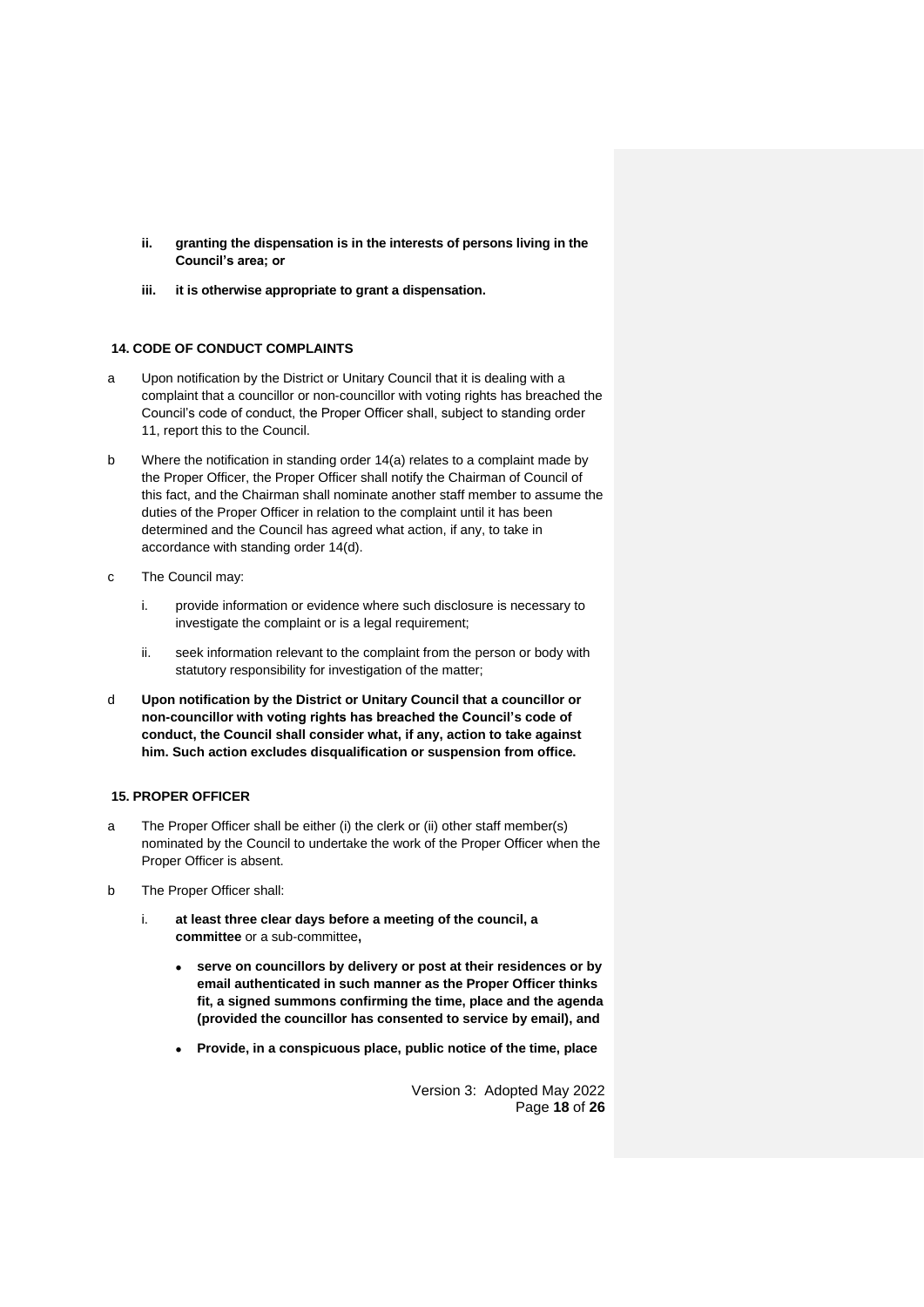**and agenda (provided that the public notice with agenda of an extraordinary meeting of the Council convened by councillors is signed by them).**

*See standing order 3(b) for the meaning of clear days for a meeting of a full council and standing order 3(c) for the meaning of clear days for a meeting of a committee;*

- ii. subject to standing order 9, include on the agenda all motions in the order received unless a councillor has given written notice at least four days before the meeting confirming his withdrawal of it;
- iii. **convene a meeting of the Council for the election of a new Chairman of the Council, occasioned by a casual vacancy in his office;**
- iv. **facilitate inspection of the minute book by local government electors;**
- v. **receive and retain copies of byelaws made by other local authorities;**
- vi. hold acceptance of office forms from councillors;
- vii. hold a copy of every councillor's register of interests;
- viii. assist with responding to requests made under freedom of information legislation and rights exercisable under data protection legislation, in accordance with the Council's relevant policies and procedures;
- ix. liaise, as appropriate, with the Council's Data Protection Officer (if there is one);
- x. receive and send general correspondence and notices on behalf of the Council except where there is a resolution to the contrary;
- xi. assist in the organisation of, storage of, access to, security of and destruction of information held by the Council in paper and electronic form subject to the requirements of data protection and freedom of information legislation and other legitimate requirements (e.g. the Limitation Act 1980);
- xii. arrange for legal deeds to be executed; (*see also standing order 23);*
- xiii. arrange or manage the prompt authorisation, approval, and instruction regarding any payments to be made by the Council in accordance with its financial regulations;
- xiv. record every planning application notified to the Council and the Council's response to the local planning authority.
- xv. refer a planning application received by the Council to the Chairman or in

Version 3: Adopted May 2022 Page **19** of **26**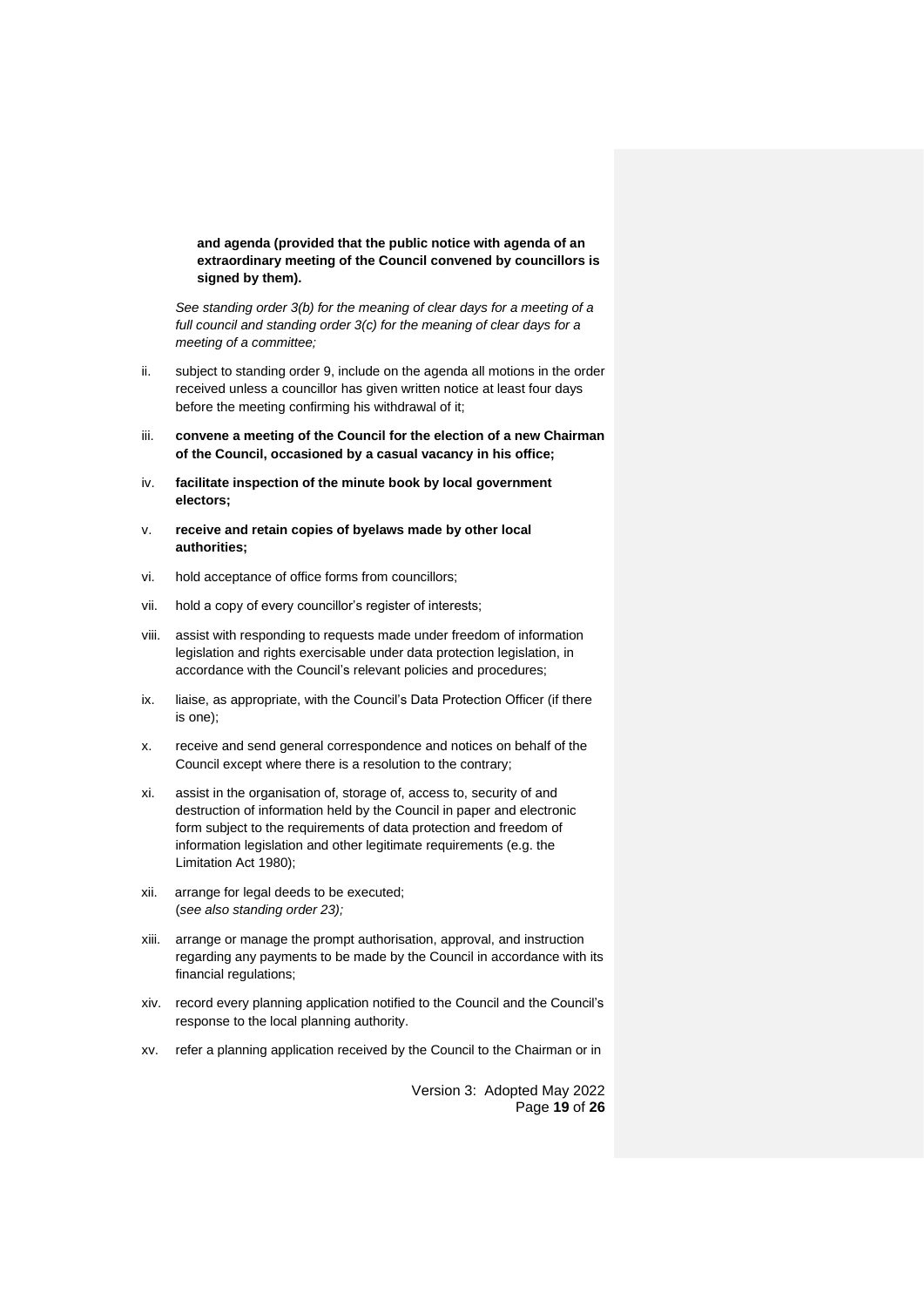his absence Vice-Chairman (if there is one) of the Planning and Transport Committee within two working days of receipt to facilitate an extraordinary meeting if the nature of a planning application requires consideration before the next ordinary meeting of the Planning and Transport Committee;

- xvi. manage access to information about the Council via the publication scheme; and
- xvii. retain custody of the seal of the Council (if there is one) which shall not be used without a resolution to that effect or as authorised by the Chairman of the Council in conjunction with the Proper Officer. (s*ee also standing order 23).*
- xviii action or undertake activity or responsibilities instructed by resolution or contained in Standing Orders
- xix undertakes a review of the performance and annual appraisal of the work of all Officers.

# <span id="page-19-0"></span>**16. RESPONSIBLE FINANCIAL OFFICER**

a The Council shall appoint appropriate staff member(s) to undertake the work of the Responsible Financial Officer when the Responsible Financial Officer is absent.

## <span id="page-19-1"></span>**17. ACCOUNTS AND ACCOUNTING STATEMENTS**

- a "Proper practices" in standing orders refer to the most recent version of "Governance and Accountability for Local Councils – a Practitioners' Guide".
- b All payments by the Council shall be authorised, approved and paid in accordance with the law, proper practices and the Council's financial regulations.
- c The Responsible Financial Officer shall supply to each councillor as soon as practicable after 30 June, 30 September and 31 December in each year a statement to summarise:
	- i. the Council's receipts and payments (or income and expenditure) for each quarter;
	- ii. the Council's aggregate receipts and payments (or income and

Version 3: Adopted May 2022 Page **20** of **26**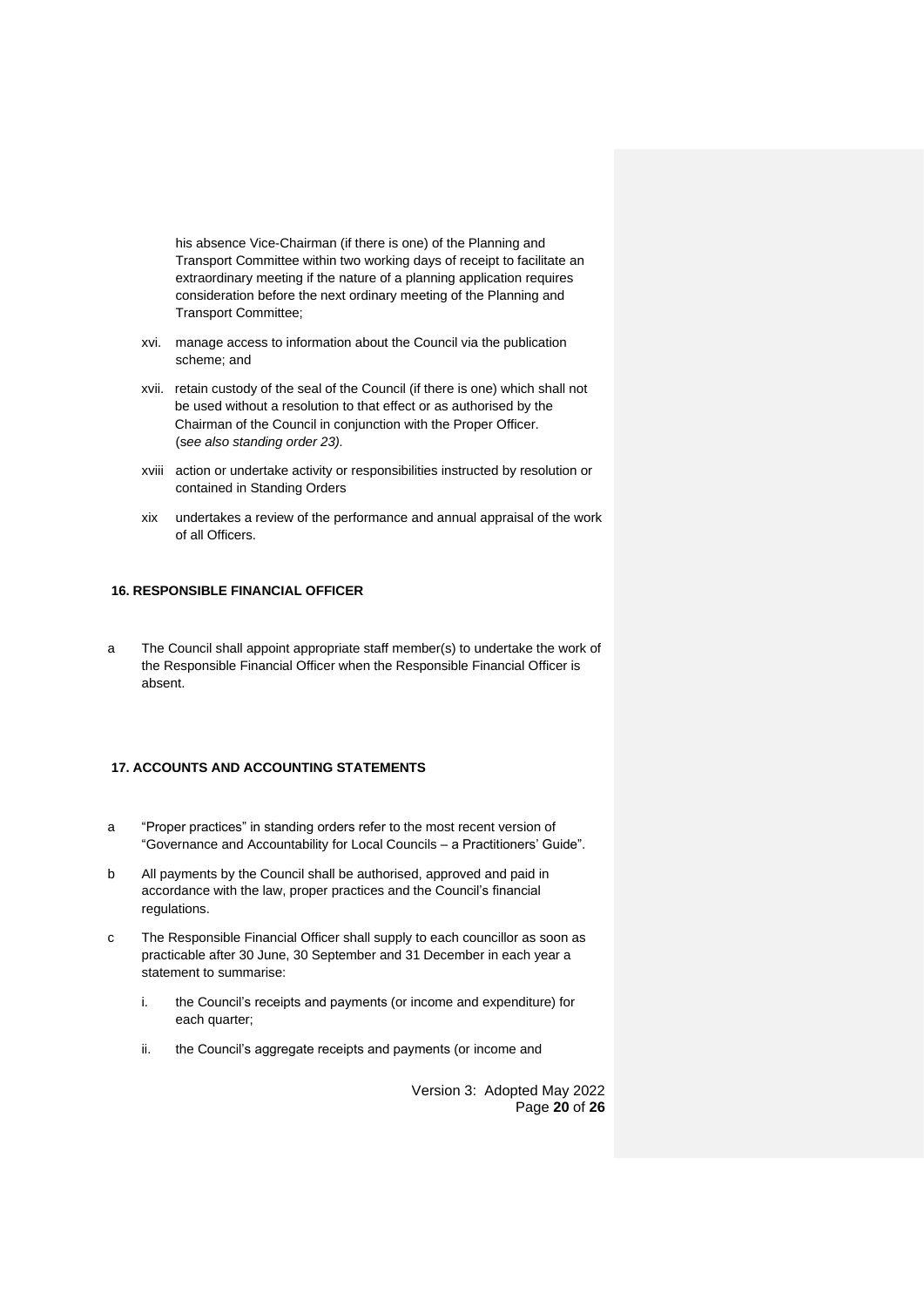expenditure) for the year to date;

iii. the balances held at the end of the quarter being reported and

which includes a comparison with the budget for the financial year and highlights any actual or potential overspends.

- d As soon as possible after the financial year end at 31 March, the Responsible Financial Officer shall provide:
	- i. each councillor with a statement summarising the Council's receipts and payments (or income and expenditure) for the last quarter and the year to date for information; and
	- ii. to the Council the accounting statements for the year in the form of Section 2 of the Annual Governance and Accountability return, as required by proper practices, for consideration and approval.
- e The year-end accounting statements shall be prepared in accordance with proper practices and apply the form of accounts determined by the Council (receipts and payments, or income and expenditure) for the year to 31 March. The annual governance and accountability return of the Council, which is subject to external audit, including the annual governance statement, shall be presented to the Council for consideration and formal approval before 30 June.

# <span id="page-20-0"></span>**18. FINANCIAL CONTROLS AND PROCUREMENT**

- a. The Council shall consider and approve financial regulations drawn up by the Responsible Financial Officer, which shall include detailed arrangements in respect of the following:
	- i. the keeping of accounting records and systems of internal controls;
	- ii. the assessment and management of financial risks faced by the Council;
	- iii. the work of the independent internal auditor in accordance with proper practices and the receipt of regular reports from the internal auditor, which shall be required at least annually;
	- iv. the inspection and copying by councillors and local electors of the Council's accounts and/or orders of payments; and
	- v. whether contracts with an estimated value below **£25,000** due to special circumstances are exempt from a tendering process or procurement exercise.
- b. Financial regulations shall be reviewed regularly and at least annually for fitness of purpose.

Version 3: Adopted May 2022 Page **21** of **26**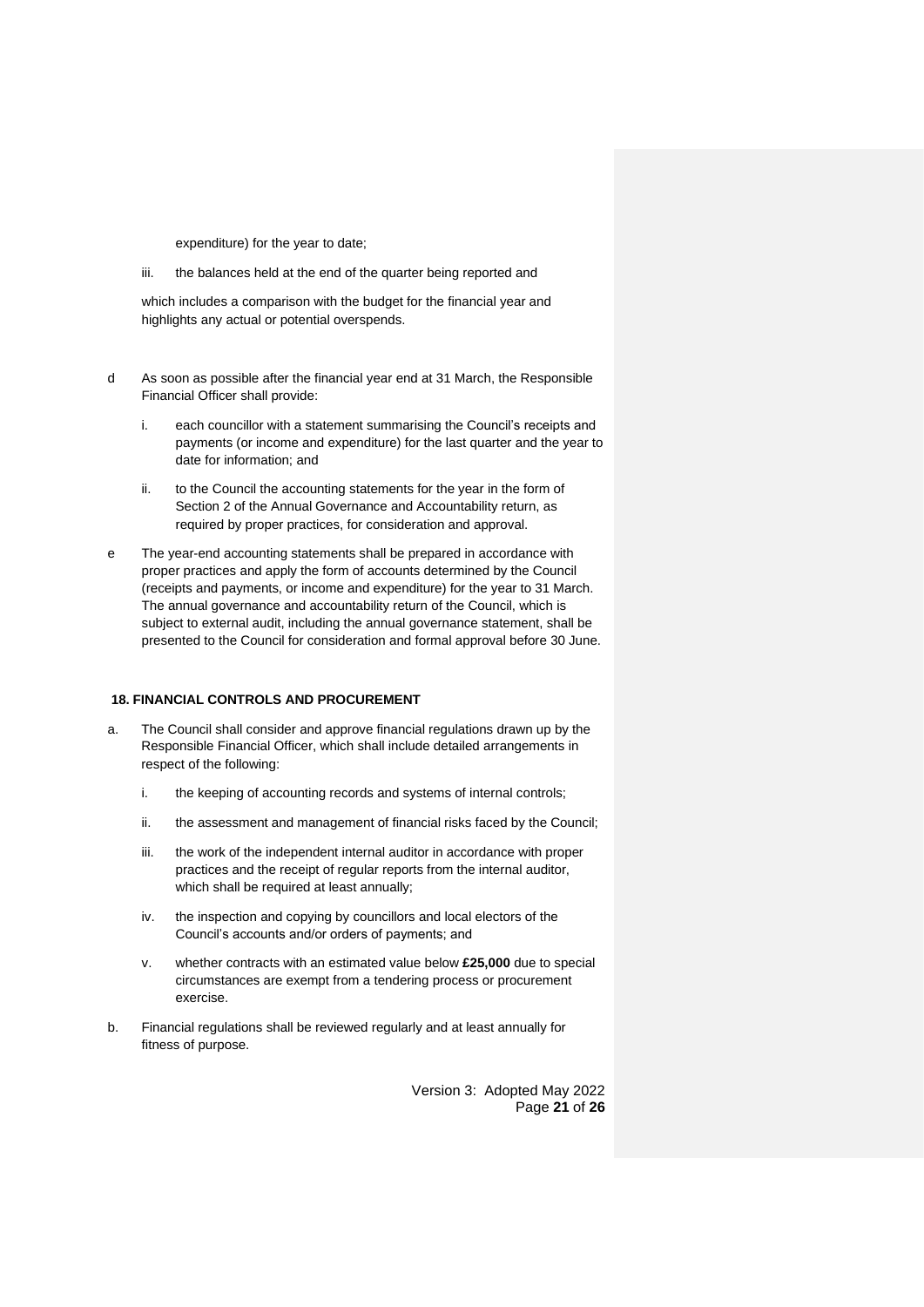- c. **A public contract regulated by the Public Contracts Regulations 2015 with an estimated value in excess of £25,000 but less than the relevant thresholds in standing order 18(f) is subject to Regulations 109-114 of the Public Contracts Regulations 2015 which include a requirement on the Council to advertise the contract opportunity on the Contracts Finder website regardless of what other means it uses to advertise the opportunity unless it proposes to use an existing list of approved suppliers (framework agreement).**
- d. Subject to additional requirements in the financial regulations of the Council, the tender process for contracts for the supply of goods, materials, services or the execution of works shall include, as a minimum, the following steps:
	- i. a specification for the goods, materials, services or the execution of works shall be drawn up;
	- ii. an invitation to tender shall be drawn up to confirm (i) the Council's specification (ii) the time, date and address for the submission of tenders (iii) the date of the Council's written response to the tender and (iv) the prohibition on prospective contractors contacting councillors or staff to encourage or support their tender outside the prescribed process;
	- iii. the invitation to tender may be advertised in a local newspaper and in any other manner that is appropriate;
	- iv. tenders are to be submitted in writing in a sealed marked envelope addressed to the Proper Officer;
	- v. tenders shall be opened by the Proper Officer in the presence of at least one councillor after the deadline for submission of tenders has passed;
	- vi. tenders are to be reported to and considered by the appropriate meeting of the Council or a committee or sub-committee with delegated responsibility.
- e. Neither the Council, nor a committee or a sub-committee with delegated responsibility for considering tenders, is bound to accept the lowest value tender.
- f. **A public contract regulated by the Public Contracts Regulations 2015 with an estimated value in excess of £189,330 ffor a public service or supply contract or in excess of £4,733,252 for a public works contract (or other thresholds determined by the European Commission every two years and published in the Official Journal of the European Union (OJEU)) shall comply with the relevant procurement procedures and other requirements in the Public Contracts Regulations 2015 which include advertising the contract opportunity on the Contracts Finder website and in OJEU.**
- g. **A public contract in connection with the supply of gas, heat, electricity,**

Version 3: Adopted May 2022 Page **22** of **26**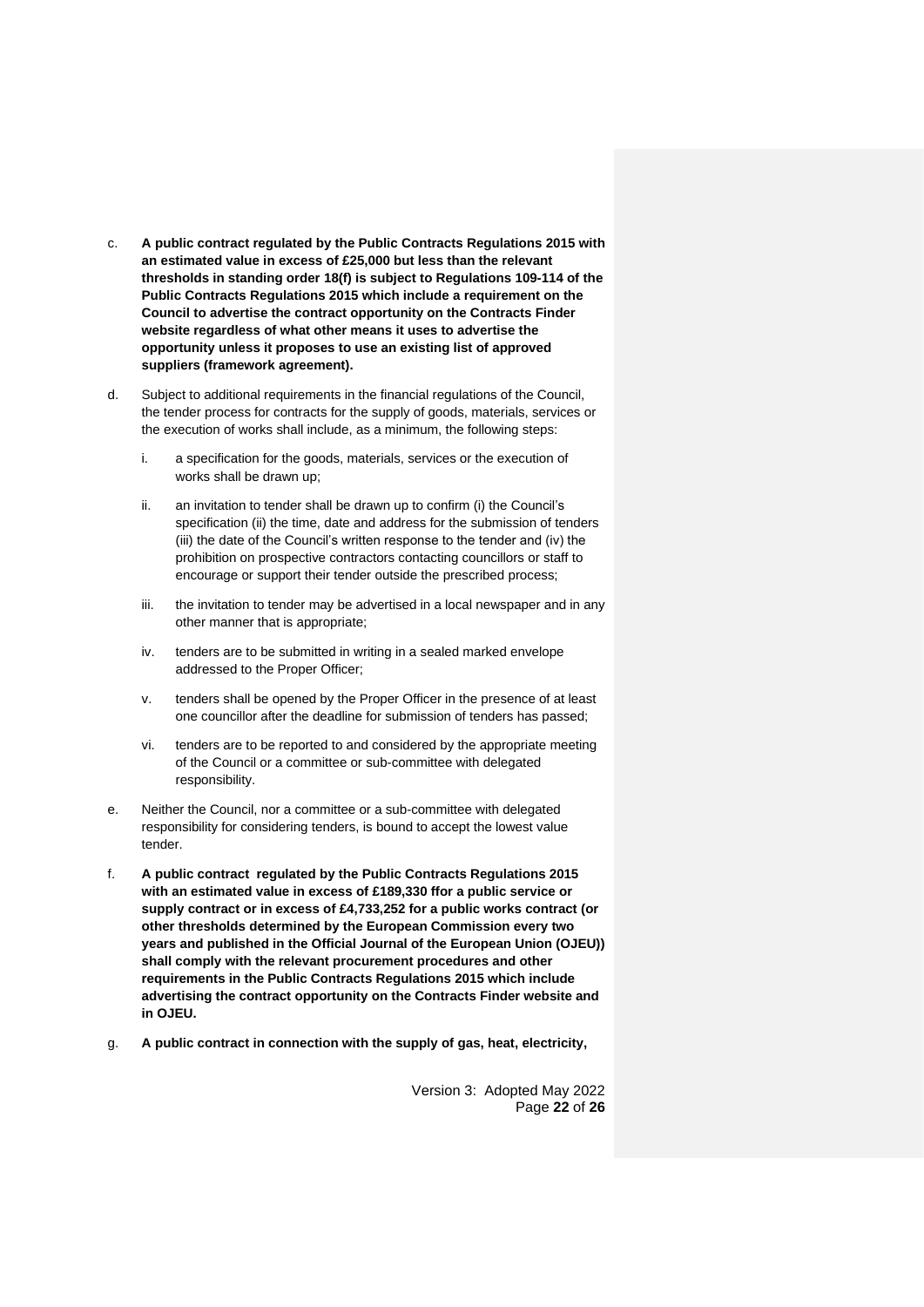**drinking water, transport services, or postal services to the public; or the provision of a port or airport; or the exploration for or extraction of gas, oil or solid fuel with an estimated value in excess of £378,660 for a supply, services or design contract; or in excess of £4,773,252 for a works contract; or £820,370 for a social and other specific services contract (or other thresholds determined by the European Commission every two years and published in OJEU) shall comply with the relevant procurement procedures and other requirements in the Utilities Contracts Regulations 2016.**

# <span id="page-22-0"></span>19. **HANDLING STAFF MATTERS**

- a A matter personal to a member of staff that is being considered by a meeting of the Finance and Establishment committee is subject to standing order 11.
- b The chairman of the Council or in his absence, the vice-chairman shall conduct a review of the performance and annual appraisal of the work of the Town Clerk / Proper Officer. The appraisal panel shall consist of at least 3 Councillors. The findings of this review will be reported to the Finance & Establishment Committee.
- c Subject to the Council's policy regarding the handling of grievance matters, the Council's most senior member of staff (or other members of staff) shall contact the chairman of the Finance and Establishment Committee or in his absence, the vice-chairman of the Finance and Establishment Committee in respect of an informal or formal grievance matter, and this matter shall be reported back and progressed by resolution of the Finance and Establishment Committee.
- d Subject to the Council's policy regarding the handling of grievance matters, if an informal or formal grievance matter raised by an employee relates to the chairman or vice-chairman of the Finance and Establishment Committee, this shall be communicated to another member of the Finance and Establishment Committee, which shall be reported back and progressed by resolution of the Finance and Establishment Committee.
- e Any persons responsible for all or part of the management of staff shall treat as confidential the written records of all meetings relating to their performance, capabilities, grievance or disciplinary matters.
- f In accordance with standing order 11(a), only persons with line management responsibilities or the Responsible Financial Officer shall have access to staff records referred to in standing order 19(f).

Version 3: Adopted May 2022 Page **23** of **26**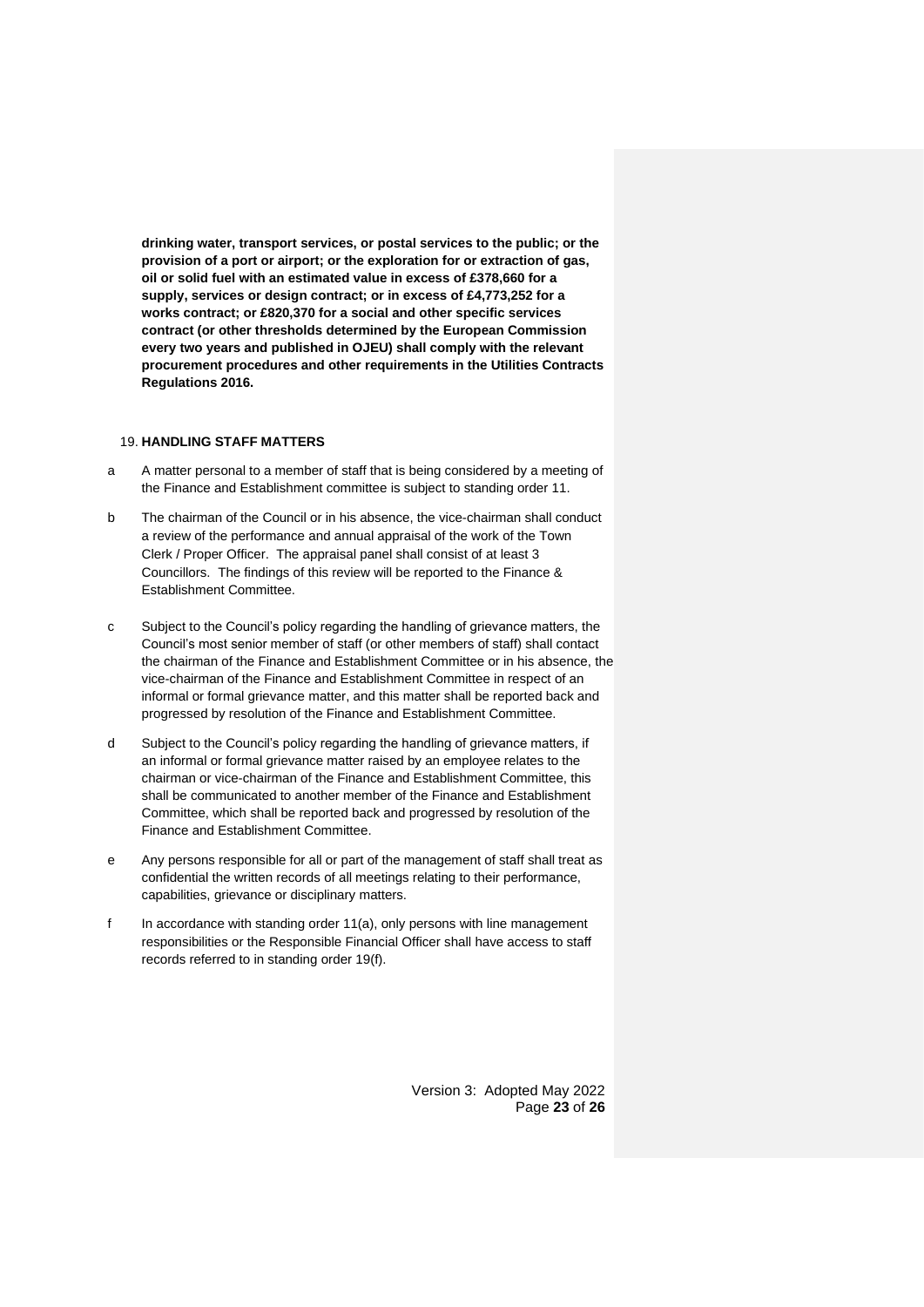#### <span id="page-23-0"></span>**20. RESPONSIBILITIES TO PROVIDE INFORMATION**

*See also standing order 21.*

- a **In accordance with freedom of information legislation, the Council shall publish information in accordance with its publication scheme and respond to requests for information held by the Council.**
- b. **The Council shall publish information in accordance with the requirements of the Local Government (Transparency Requirements) (England) Regulations 2015**.
- <span id="page-23-1"></span>**21. RESPONSIBILITIES UNDER DATA PROTECTION LEGISLATION**  (Below is not an exclusive list).

*See also standing order 11.*

- a The Council may appoint a Data Protection Officer.
- b **The Council shall have policies and procedures in place to respond to an individual exercising statutory rights concerning his personal data.**
- c **The Council shall have a written policy in place for responding to and managing a personal data breach.**
- d **The Council shall keep a record of all personal data breaches comprising the facts relating to the personal data breach, its effects and the remedial action taken.**
- e **The Council shall ensure that information communicated in its privacy notice(s) is in an easily accessible and available form and kept up to date.**
- f **The Council shall maintain a written record of its processing activities.**

#### <span id="page-23-2"></span>**22. RELATIONS WITH THE PRESS/MEDIA**

a Requests from the press or other media for an oral or written comment or statement from the Council, its councillors or staff shall be handled in accordance with the Council's policy in respect of dealing with the press and/or other media.

> Version 3: Adopted May 2022 Page **24** of **26**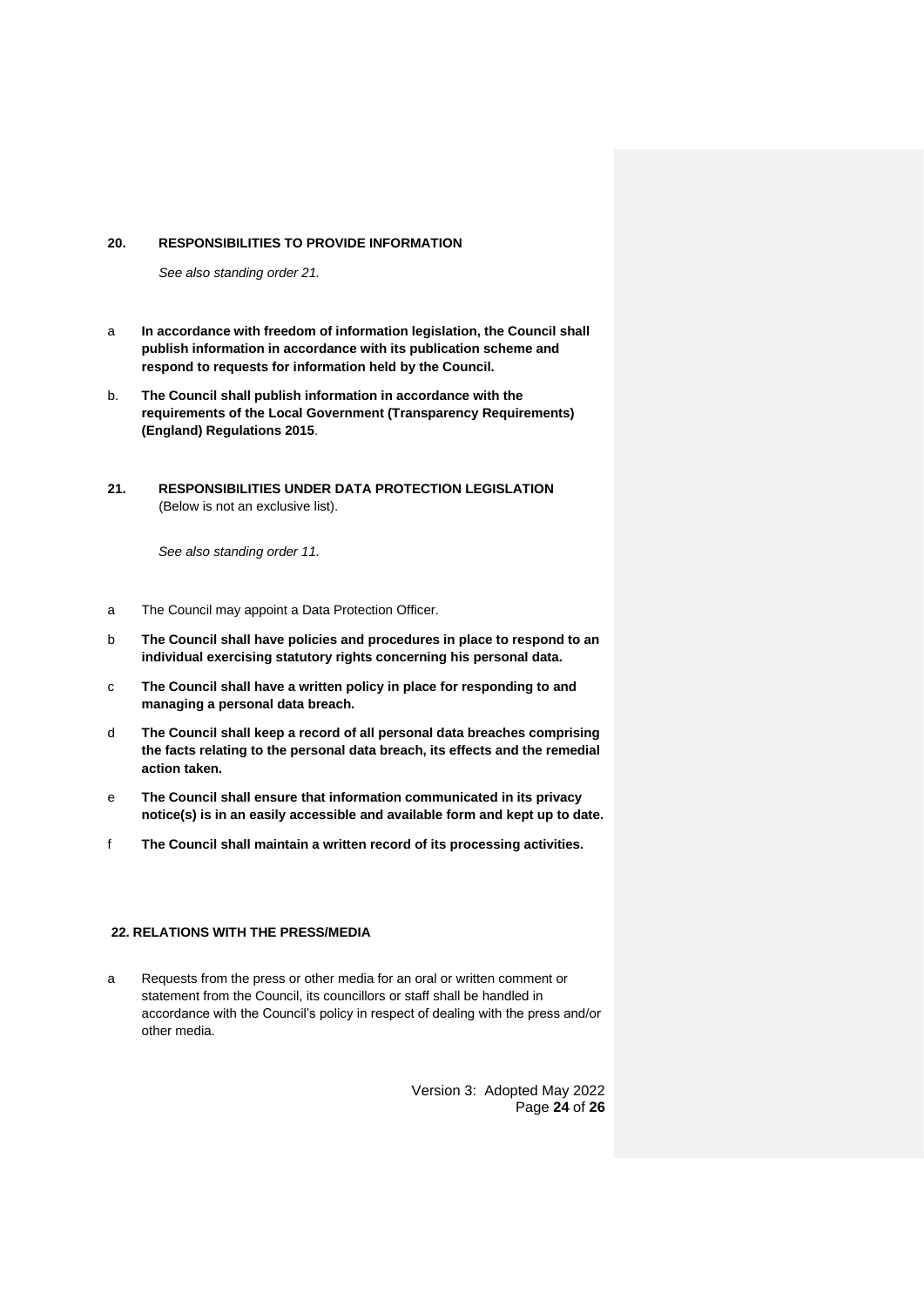# <span id="page-24-0"></span>**23. EXECUTION AND SEALING OF LEGAL DEEDS**

*See also standing orders 15(b)(xii) and (xvii).*

- a A legal deed shall not be executed on behalf of the Council unless authorised by a resolution and/or in agreement with the Chairman of the Council in conjunction with the Proper Officer.
- *b* **Subject to standing order 23(a), the Council's common seal shall alone be used for sealing a deed required by law. It shall be applied by the Proper Officer in the presence of two councillors who shall sign the deed as witnesses.**

# <span id="page-24-1"></span>**24. COMMUNICATING WITH DISTRICT AND COUNTY OR UNITARY COUNCILLORS**

a An invitation to attend a meeting of the Council shall be sent, together with the agenda, to the ward councillor(s) of the District and County Council representing the area of the Council.

# <span id="page-24-2"></span>**25. RESTRICTIONS ON COUNCILLOR ACTIVITIES**

- a. Unless duly authorised no councillor shall:
	- i. inspect any land and/or premises which the Council has a right or duty to inspect; or
	- ii. issue orders, instructions or directions unless otherwise authorised to do so,
	- iii. shall not purport to speak for, or act for, or on behalf of, the Town Council; unless authorised to do so by the Town Council or the relevant committee or sub-committee.
- <span id="page-24-3"></span>iv. arrange formal meetings with other bodies or individuals **26. STANDING ORDERS GENERALLY**
- a All or part of a standing order, except one that incorporates mandatory statutory or legal requirements, may be suspended by resolution in relation to the consideration of an item on the agenda for a meeting.
- b A motion to add to or vary or revoke one or more of the Council's standing orders, except one that incorporates mandatory statutory or legal requirements,

Version 3: Adopted May 2022 Page **25** of **26**